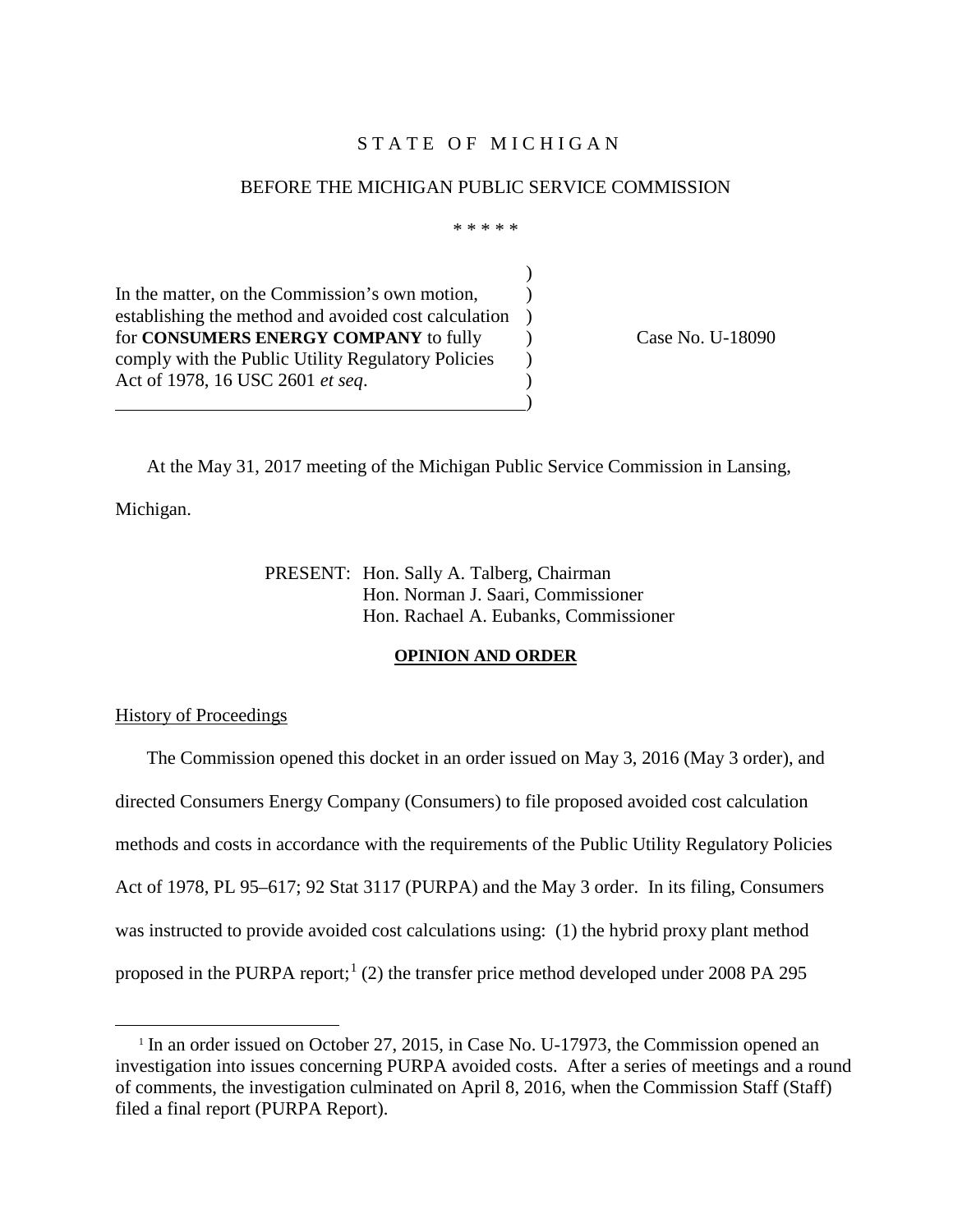(Act 295); and (3) another method, if any, that the company wished to propose. Consumers was also directed to file a proposed Standard Offer tariff, including applicable design capacity.

Pursuant to the May 3 order, Consumers filed various avoided cost methods and costs on June 17, 2016. A prehearing conference was held by Administrative Law Judge Mark E. Cummins (ALJ) on July 21, 2016. At the prehearing conference, the ALJ granted petitions to intervene filed by the Michigan Environmental Council (MEC), Independent Power Producers Coalition of Michigan (IPPC), Cadillac Renewable Energy, LLC, Genesee Power Station Limited Partnership, Grayling Generating Station Limited Partnership, and T.E.S. Filer City Limited Partnership, (collectively, Cadillac), Michigan Power Limited Partnership, and Ada Cogeneration Limited Partnership (together, MPLP), Environmental Law & Policy Center, Ecology Center, Solar Energy Industries Association, and Vote Solar (collectively, ELPC), and Great Lakes Renewable Energy Association (GLREA). The Staff also participated in the proceedings.

An evidentiary hearing was conducted on December 8, 2016. The parties filed briefs and reply briefs, and on March 10, 2017, the ALJ issued his Proposal for Decision (PFD). On March 24, 2017, Consumers, the IPPC, GLREA, and ELPC filed exceptions to the PFD. On April 7, 2017, these parties filed replies to exceptions. The record in this proceeding consists of 528 pages of transcript and 71 exhibits that were admitted into evidence.

#### Background

On March 17, 1981, the Commission issued an order in Case No. U-6798, to commence implementation of the provisions of Section 210 of PURPA (16 USC 824a–3), which requires, among other things, that the Commission to establish the avoided cost amounts that an electric utility is obligated to pay to certain Qualifying Facilities (QFs). As defined in PURPA, a QF is a small power production facility or cogeneration facility that has a right to be served by, and sell to,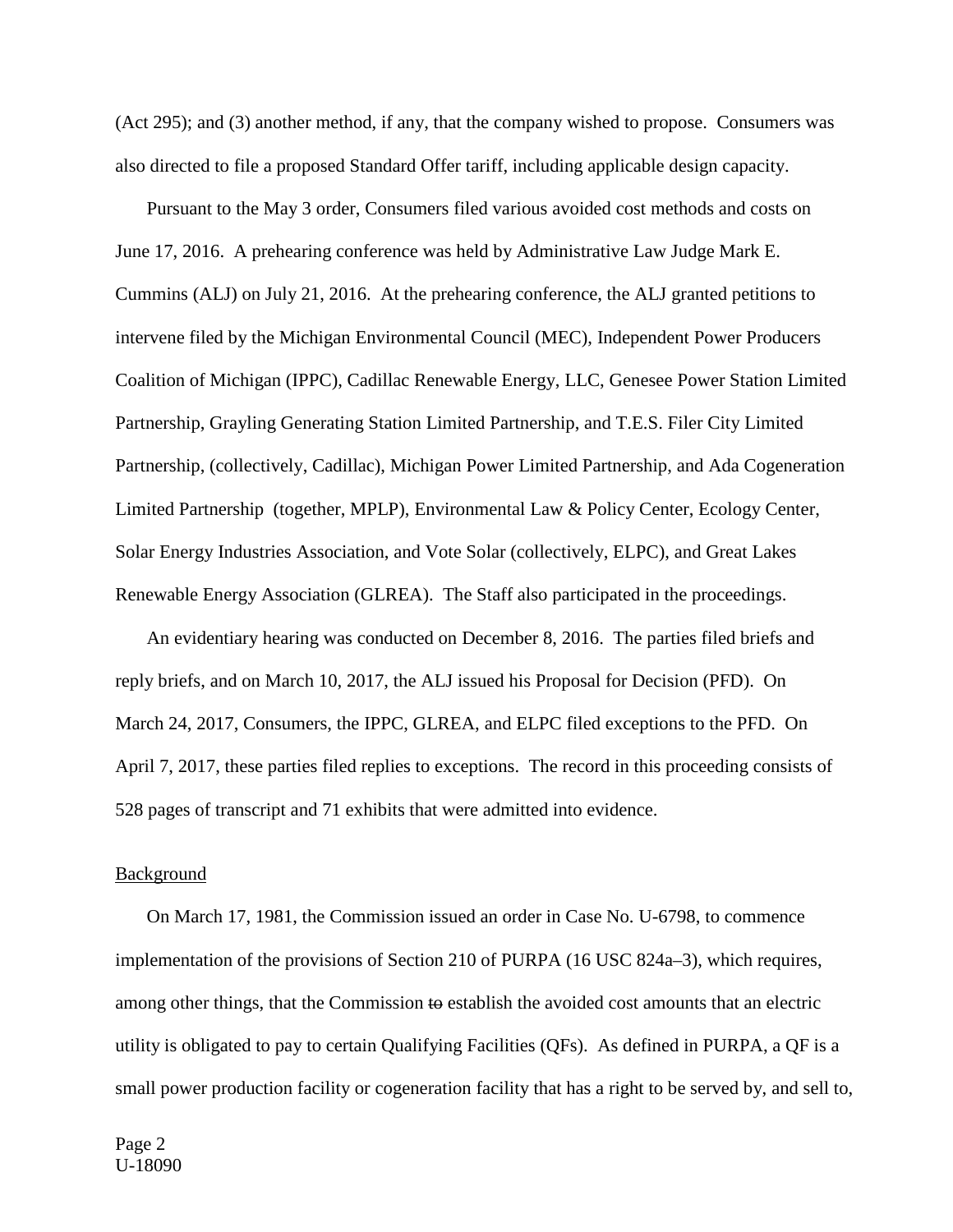its host electric utility at the utility's avoided cost. Cogeneration QFs produce electric energy and steam or other forms of energy, which are used for industrial, commercial, or cooling purposes. There is no maximum size limitation for PURPA qualification for cogeneration facilities. Small power production facilities are defined as facilities that use biomass, waste, or renewable resources, including wind, solar, and water, to produce electric power, and which, together with other facilities at the same site, have a generating capacity equal to or less than 80 megawatts (MW).[2](#page-2-0) *See*, 18 CFR 292.101.

PURPA requires electric utilities to purchase the energy offered by QFs at rates that are "just and reasonable to the electric consumer of the electric utility and in the public interest" and that do not "discriminate against qualifying cogeneration and small power production facilities." 18 CFR  $292.304(a)(1)-(2)$ . However, electric utilities are not required "to pay more than the avoided costs for purchases." "Avoided costs" are defined as "the incremental costs to an electric utility of electric energy or capacity or both which, but for the purchase from the qualifying facility or qualifying facilities, such utility would generate itself or purchase from another source." 18 CFR 292.101(b)(6).

In its evaluation of avoided costs, the Commission is required, to the extent it can, to consider the following criteria, set forth in 18 CFR 292.304(e):

(1) Data regarding the utility's cost structure and plans to add capacity;

(2) The availability of capacity or energy from a qualifying facility during daily and seasonal peak periods, including:

(i) The ability of the utility to dispatch the qualifying facility;

(ii) The reliability of the QF;

<u>.</u>

<span id="page-2-0"></span><sup>&</sup>lt;sup>2</sup> Pursuant to the 2005 Energy Policy Act amendments to PURPA, and Federal Energy Regulatory Commission (FERC) Order 688, QFs larger than 20 MW are presumed to have nondiscriminatory access to regional markets. Thus, a host utility may apply to the FERC to terminate its obligation to purchase from QFs with net capacity in excess of 20 MW. Consumers is excused from the mandatory purchase obligation from these larger QFs. *See,* FERC Docket No. QM12-3- 000, issued April 24, 2012.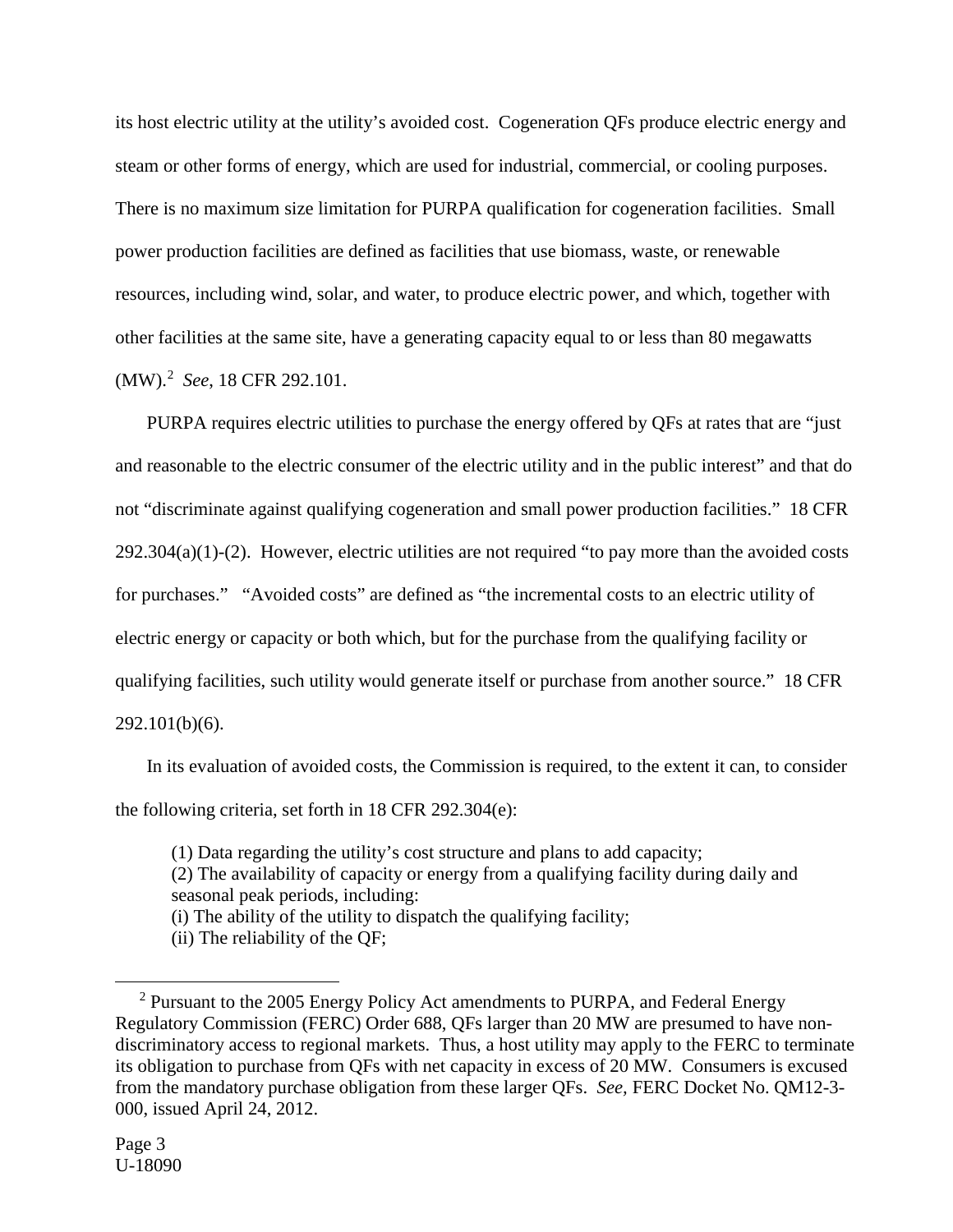(iii) Contract terms;

(iv) The extent to which scheduled outages of the qualifying facility can be coordinated with scheduled outages of the utility's facilities;

(v) The usefulness of energy and capacity supplied from a qualifying facility during system emergencies;

(vi) The individual and aggregate value of energy and capacity from QFs on the electric utility's system;

(vii) The smaller capacity increments and the shorter lead times available with additions of capacity from QFs.

(3) The relationship of the availability of energy or capacity from the QF to the ability of the electric utility to avoid costs, including the deferral of capacity additions and the reduction of fossil fuel use.

(4) The costs or savings resulting from variations in line losses from those that would have existed in the absence of purchases from a qualifying facility, if the purchasing electric utility generated an equivalent amount of energy itself or purchased an equivalent amount of electric energy or capacity.

Finally, FERC regulations require the establishment of Standard Offer rates for utility

purchases from QFs with a design capacity of 100 kilowatts (kW) or less. The 100 kW size limit

is a floor for Standard Offers, and uniform contracts and rates for QFs larger than 100 kW may be

established.

By 1993, the Commission had issued over 20 orders approving PURPA contracts, with

avoided costs calculated on the basis of a proxy coal-fired generating unit. In 2016, the

Commission noted that it had been over two decades since avoided cost rates were developed and

that, in light of the significant changes in the energy landscape and the imminent expiration of

many of the original PURPA contracts, it was an opportune time to undertake a comprehensive

reexamination of PURPA, with a focus on identifying appropriate, updated methods for

establishing avoided costs.

#### Discussion

The ALJ provided a detailed overview of the record and positions of the parties that will not be repeated here. *See*, PFD, pp. 6-29. The ALJ determined that there were six issues that require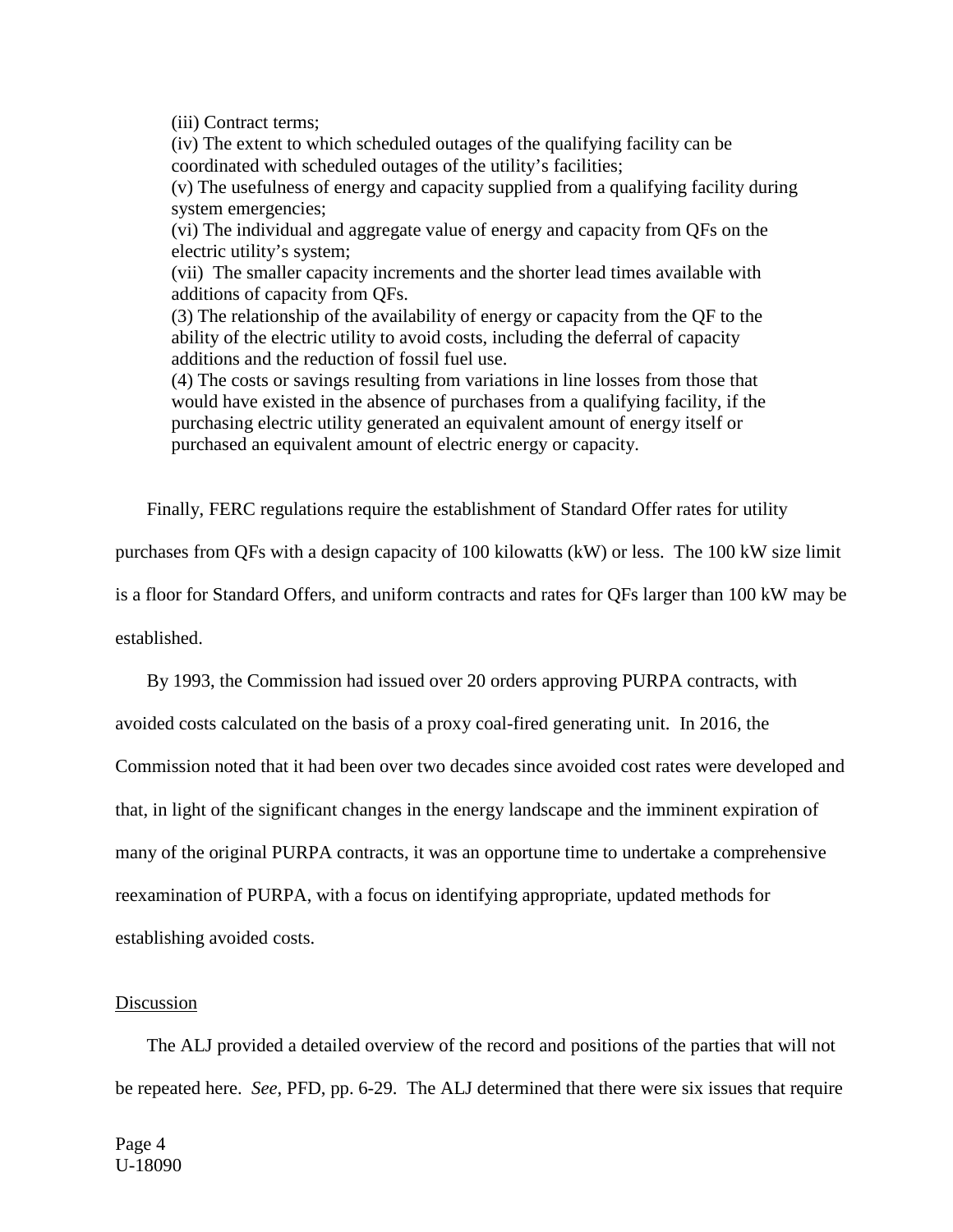resolution in this proceeding: (1) Consumers' avoided capacity costs; (2) Consumers' avoided energy costs; (3) Standard Offer tariff language, including contract length, prices, and design capacity; (4) the appropriate planning horizon for establishing avoided cost rates; (5) miscellaneous adjustments to avoided cost, *i.e.* lines losses, renewable energy credits (RECs), and other benefits; and (6) appropriate stand-by rates and utility charges for other services and matters for future PURPA reviews. These issues are addressed *ad seriatim.*

1. Planning Horizon and Avoided Capacity and Energy Costs

The Staff proposed a hybrid proxy plant approach for determining Consumers' avoided costs if capacity is required during a 10-year planning period. The Staff's method combines a natural gas combustion turbine (NGCT) proxy unit for capacity, and it allows a QF to choose among three options for the energy component. 2 Tr 157-162. If Consumers' forecast shows that no capacity is needed during the entire 10-year planning period, the Staff proposed that the company submit a filing so indicating, and the Standard Offer capacity rate for new QFs would then be adjusted to the Midcontinent Independent System Operator, Inc. (MISO) planning reserve auction (PRA) price. Nevertheless, for existing QFs with contracts that expire, the Staff recommended that these facilities have their contracts renewed at the full standard rate, whether or not the company forecasts a need for capacity. 2 Tr 157. The Staff posited that because the capacity supplied by existing QFs is already taken into account in the company's planning, it was appropriate to continue the contracts at the full avoided cost rate. The Staff recommended that if any capacity shortfall is projected over the 10-year planning horizon, QFs should be compensated for both capacity and energy.

The Staff contended that the use of an NGCT unit as a proxy for the cost of capacity was appropriate because this type of unit could be built quickly, at a relatively low cost, and an NGCT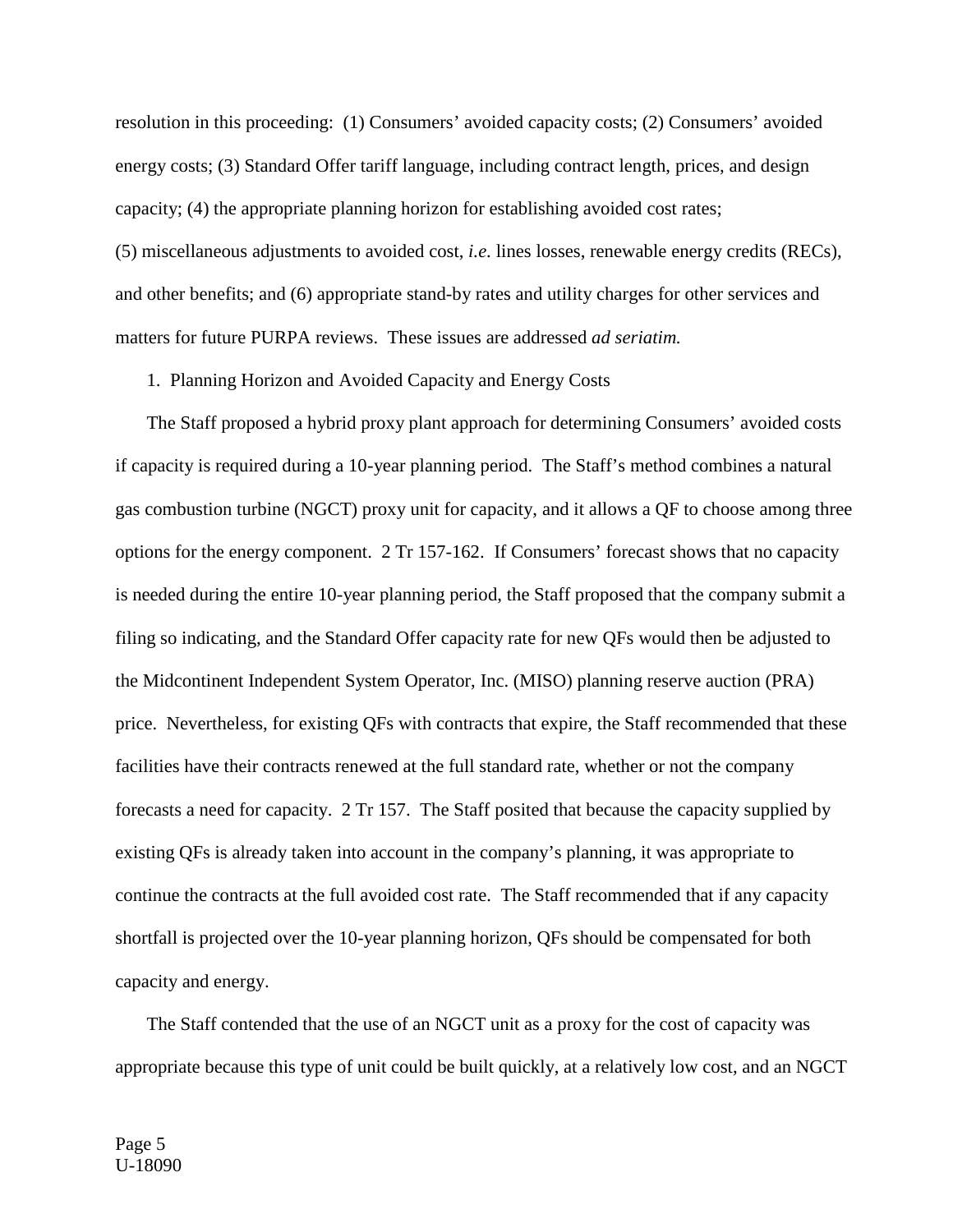can be cycled on and off as needed. The Staff's proposal also recognizes zonal resource credits (ZRCs) that MISO uses for crediting effective load carrying capability (ELCC) on-peak.

Specifically, the Staff's proposed method considers daily and seasonal peak periods using MISO's ELCC to determine the amount of capacity credit provided by wind and solar QFs. The ELCC is a mechanism that credits capacity based on historic on-peak availability that can be converted to

ZRCs. 2 Tr 153-154; Exhibit S-5.

For energy, the Staff proposed that a QF select one of three options: (1) locational marginal price (LMP) at the time of delivery; (2) the utility's LMP forecast over the contract period; or (3) payment based on the forecasted variable cost of a natural gas combined cycle (NGCC) unit as determined by the model used to calculate transfer prices pursuant to Act 295 for the period of the contract. The Staff noted that to obtain lower-cost energy, a utility would be more likely to build an NGCC than a NGCT; thus, the use of an NGCC unit as a proxy for avoided energy cost was appropriate. In addition:

All 3 of Staff's proposed options would also include the fixed investment cost attributable to energy (ICE) based on a natural gas combustion turbine (CT). 2 TR 161. The rationale is that to benefit from the cheaper energy costs of an NGCC, the difference between the capital costs of a CT and NGCC should be accounted for in the avoided cost model. Exhibit S-6. This difference is paid on a volumetric basis and is added to the energy payment.

Staff's initial brief, p. 6.

In its reply brief, the Staff maintained that its hybrid proxy method was the most appropriate means to establish avoided cost, but nevertheless raised concerns about whether the inputs to the model were appropriate:

First, the lowered proposed avoided costs is concerning not just to IPPC, but Staff as well, in light of the requirement at Section 210 of PURPA to encourage offers to QFs. IPPC Initial Brief, pp 7-8. This is not due to a fault in Staff's model, however, but due to Staff altering its inputs with respect to the energy calculation to more closely align with the inputs provided by Consumers. The modified inputs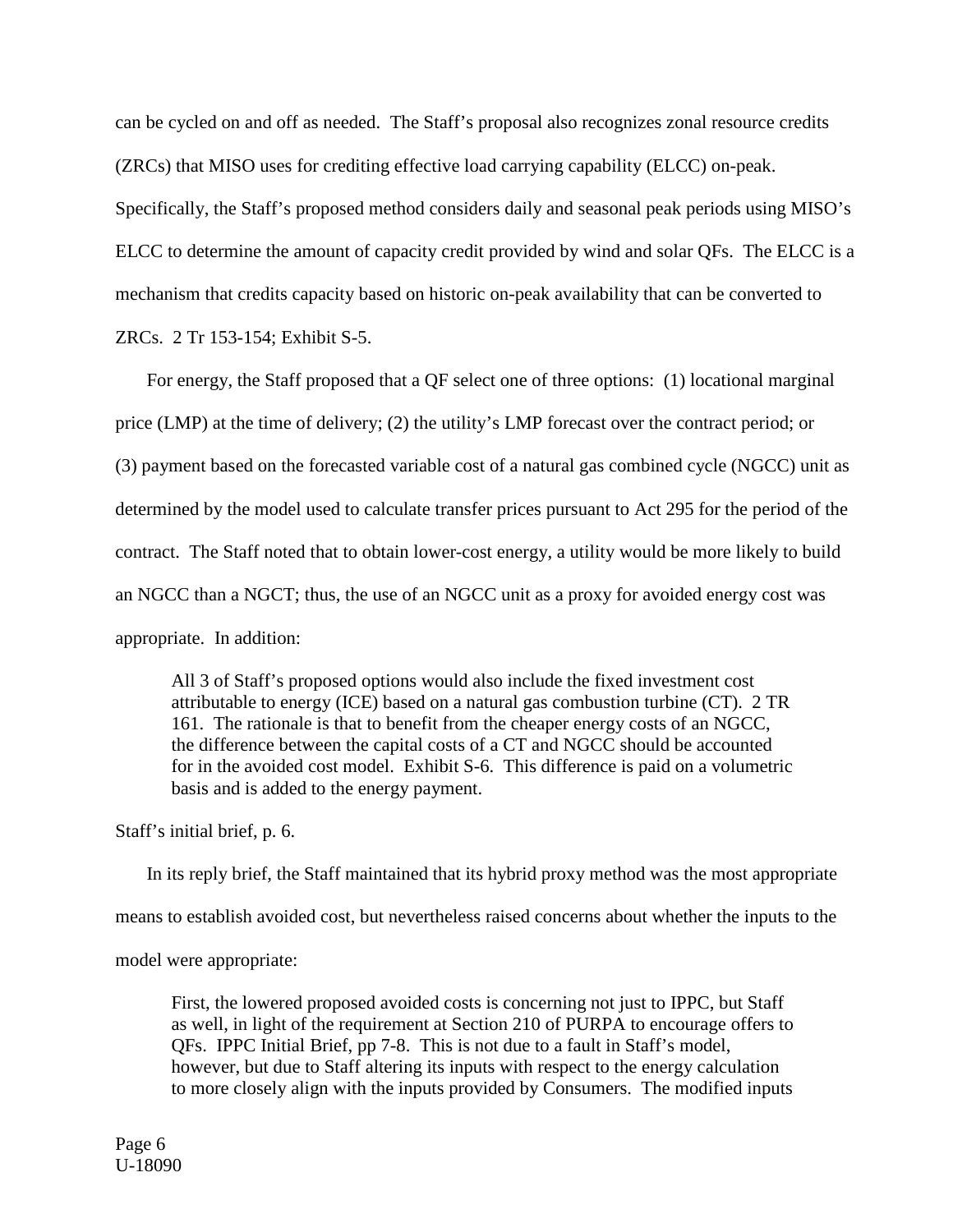are: plant size, plant capacity factor, heat rate, natural gas price forecast (fuel cost), fixed charge rate, fixed operations and maintenance (O&M) cost and capital costs. Each modification Staff made to the transfer price model input assumptions used in this case contributed to a lower avoided energy cost than is found on recent transfer price schedules. These inputs also change the CT capacity model outputs. The use of the input assumptions associated with transfer price schedules would result in an estimated avoided energy cost similar to the energy price associated with the transfer price.

Staff's reply brief, p. 2. In light of its concerns about the inputs to its hybrid proxy plant model, the Staff concluded "it is reasonable for the Commission to give serious consideration to the transfer price schedule inputs as well as the inputs suggested in Consumers' application in terms of Staff's proposed option No. 3." Staff's reply brief, pp. 9-10.

In its application and testimony, Consumers proposed that the avoided cost for capacity be based on a sliding scale of the number of ZRCs the company was projecting to purchase in a given year. In cases where the company projected that there was no need for capacity during the planning period, Consumers would not pay for capacity from QFs, but the company would pay for any energy delivered at the actual or forecasted LMP. At the high end of the range, where capacity needs for the planning period are in excess of 1000 ZRCs, Consumers proposed to base the capacity payment on the economic carrying charge fixed cost of an NGCC plant, with the energy payment based on the lesser of the actual or forecasted LMP and the incremental cost of production for the NGCC plant.

In rebuttal, Consumers modified its position to one closer to that advocated by the Staff, albeit with some important revisions to the Staff's method:

The Company's revised avoided cost methodology is based entirely on a NGCC proxy plant, where the capacity component is based on the levelized fixed cost of a NGCC plant and the energy component is either: (i) the lesser of the forecasted LMP or forecasted variable cost of a NGCC plant, or (ii) the lesser of the actual LMP or the actual variable cost of a NGCC plant, where actual or forecasted energy price compensation is per the choice of the QF.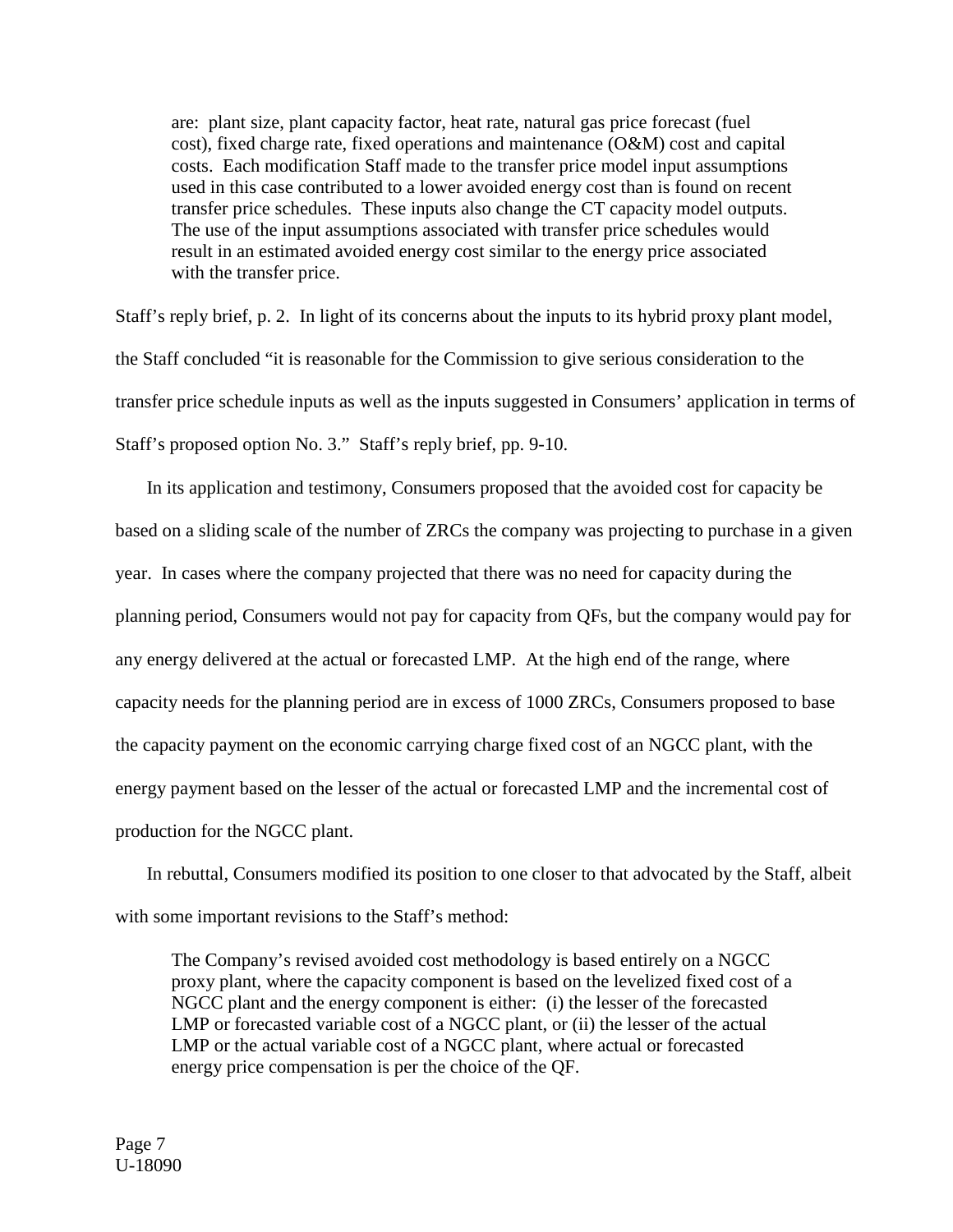Consumers' initial brief, p. 9.

Consumers agreed with the Staff that the company's capacity needs should be determined based on a 10-year planning horizon; however, it proposed that if capacity is needed in the first five years, QFs should be paid for capacity at the levelized cost of an NGCC unit. If no capacity need is forecasted in that five-year period, QFs should be paid for capacity at the amount established by MISO in its annual PRA. Consumers argued that it would be unjust to require capacity payments beginning the first year, if no capacity is needed until year nine or 10.

Consumers also contended that MISO's ZRC capacity structure should be used in determining the amount of capacity required, as well as the avoided cost for both the Standard Offer and negotiated power purchase agreements (PPAs), for all QFs. According to Consumers, if the MISO ZRC structure is not implemented, "the Company would be forced to purchase capacity that is not recognized by MISO in order to meet the MISO reliability requirements. This could result in the Company being forced to purchase additional capacity due to the QF providing less capacity in actuality than what was contracted for pursuant to avoided cost rates." Consumers' initial brief, p. 10.

Consumers argued that energy costs should not be levelized and should be paid based on projected amounts as shown in Exhibit A-14. Consumers posited that by levelizing the energy payment, as Staff proposed, "payments to QFs are front-loaded. . . . By making levelized payments for fuel and Operation and Maintenance ("O&M"), the Company and the Commission would effectively be asking the QF to manage year-to-year fluctuations in fuel and O&M expenses." Consumers' initial brief, p. 11.

ELPC agreed that the Staff's proposed method was the most reasonable starting point for calculating avoided costs, noting that "a combustion turbine is the best measure of the incremental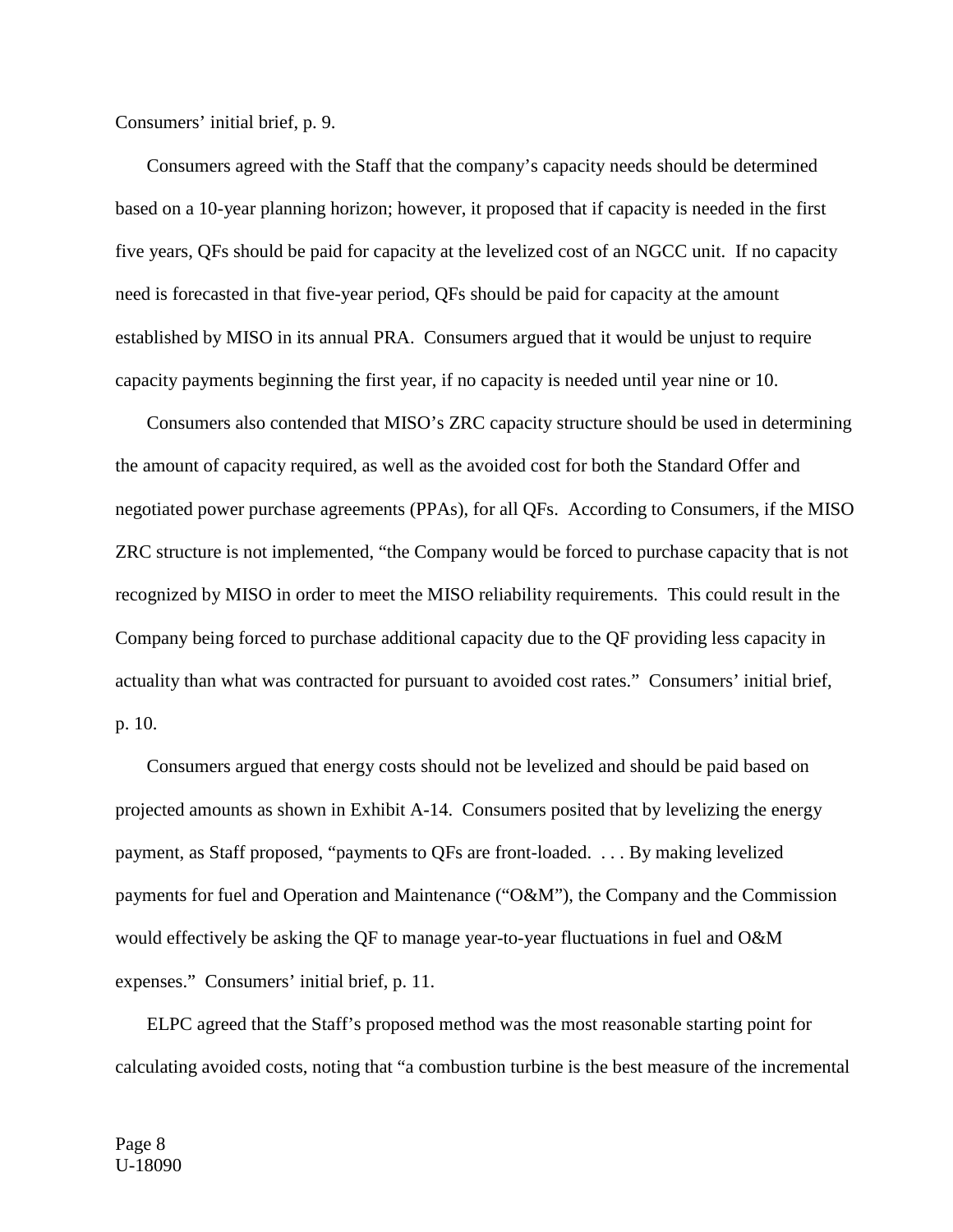cost the Company actually avoids by entering long-term QF contracts." ELPC's initial brief, p. 7. In addition, ELPC urged the Commission to reject Consumers' proposed five-year planning horizon for determining whether capacity is needed, on grounds that short-term planning discriminates against QFs by using a significantly shorter planning horizon than is used by the company and by failing to take into account long-term capacity savings. ELPC further pointed out that when a utility builds capacity it tends to be added in relatively large amounts, resulting in excess capacity for several years. "The perverse result . . . is that QFs will perpetually be caught in a cycle of low capacity values due to the nature of large-scale utility capacity acquisitions even though customers would save money if the utility procured capacity through smaller, incremental QF purchases." ELPC's initial brief, p. 11, citing 2 Tr 248.

ELPC also supported the Staff's recommended approach for calculating avoided energy costs, observing that using an NGCC unit as a proxy for energy appropriately reflects what Consumers would pay under a long-term PPA. ELPC added one caveat to its support for the Staff's avoided cost method: namely, that the Commission should set avoided cost at no less than Consumers' cost to meet any applicable integrated resource plans (IRP), customer demand, or renewable portfolio requirements. ELPC pointed to increased renewables requirements under 2016 PA 342 (Act 342), recommending that when a QF is providing capacity and energy to satisfy requirements such as those under Act 342, the avoided cost rate should be the greater of the Staff's hybrid proxy plant approach or the company's cost to build the same generation.

GLREA recommended a "transition method," which:

identifies the timing and type of capacity needed, and estimates the cost of new plant built to serve those needs. The avoided costs associated with the new plant entry are the cost of new entry, or CONE avoided costs. The transition method blends current information (current market prices, e.g., LMPs) and future information (e.g., CONE).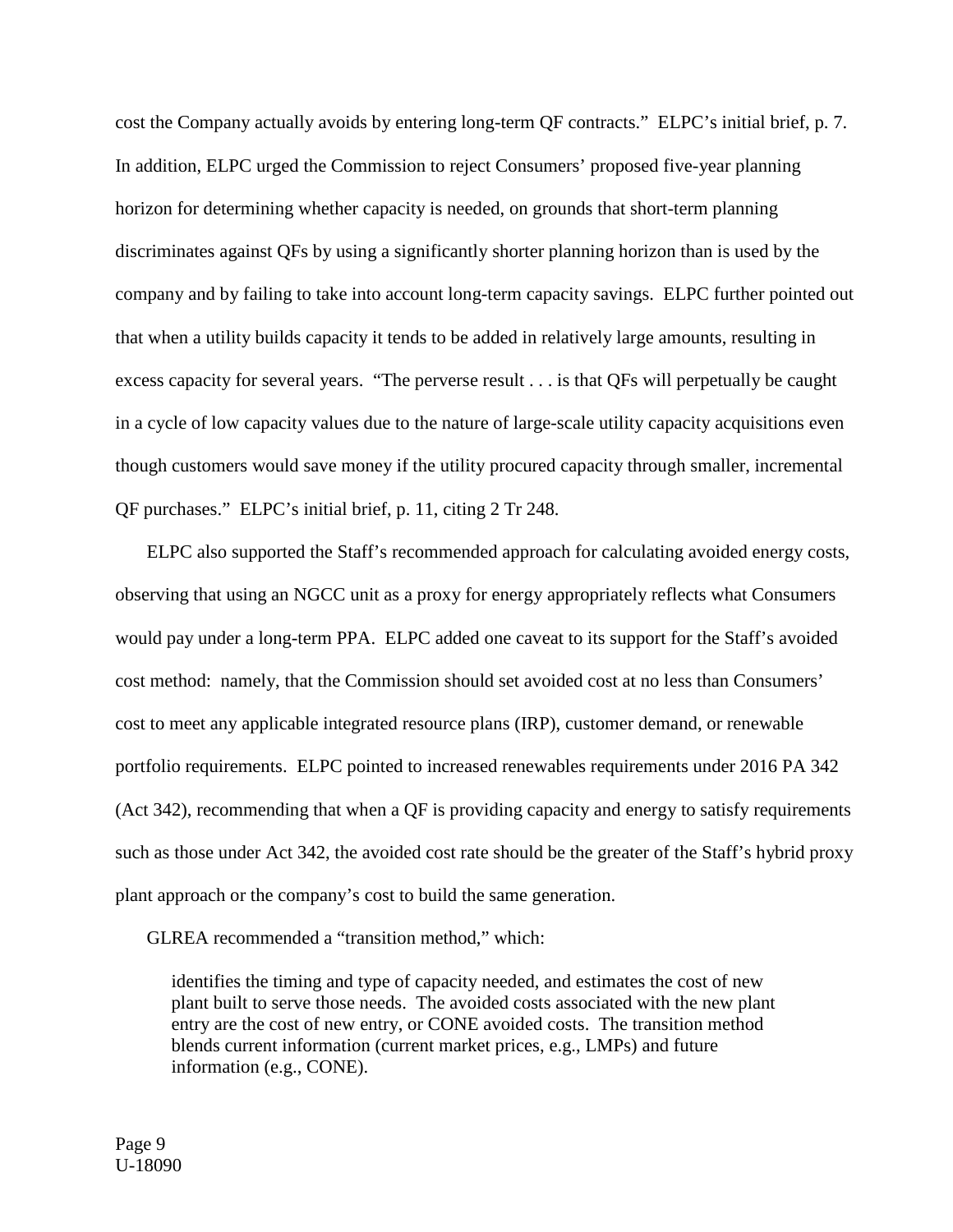GLREA's initial brief, p. 5, quoting 2 Tr 44-45. GLREA argued that, ultimately, avoided costs are best calculated using a comparative IRP approach that measures Consumers' long-range expansion plan without QF contracts to the same plan including QF contracts, with the difference equal to the avoided cost. While GLREA admitted that this approach is more complex than the proxy plant method, it nevertheless observed that Consumers is already undertaking IRP without QFs, thus including QFs in the modeling would not add significant time or difficulty to the process.

IPPC argued that Consumers' proposed method, relying largely on LMP and the MISO PRA to obtain incremental capacity and energy, discriminates against QFs, in violation of the requirements of PURPA. IPPC emphasized that the FERC and the courts have long recognized that the use of a utility's embedded cost underestimates the true avoided cost, and "the marketbased methodology proposed by Consumers is based on the premise that its customers should not pay more for energy and capacity than 'what the Company could actually purchase' if it was looking for the cheapest source of residual supply[.]" Thus, Consumers' proposed method does not reflect the company's true avoided cost and is therefore contrary to the intent of PURPA.

IPPC also objected to the Staff's proposed method for calculating avoided cost, noting that it also relies extensively on short-term market pricing that discriminates against QFs. IPPC pointed to the contrast between Consumers' and the Staff's proposals and the avoided cost rates paid for company-owned projects and PPAs pursuant to the current transfer prices under Act 295. *See*, Exhibit IPPC-3.

According to the IPPC:

[T]he Commission has adopted a cost pricing methodology for renewable energy, the Transfer Price Schedule, which would clearly meet the Federal requirements for a full avoided cost methodology. To the extent, however, that this methodology is only applied to recompensing the utility and for non-QF renewable energy projects, then it is being discriminatorily applied.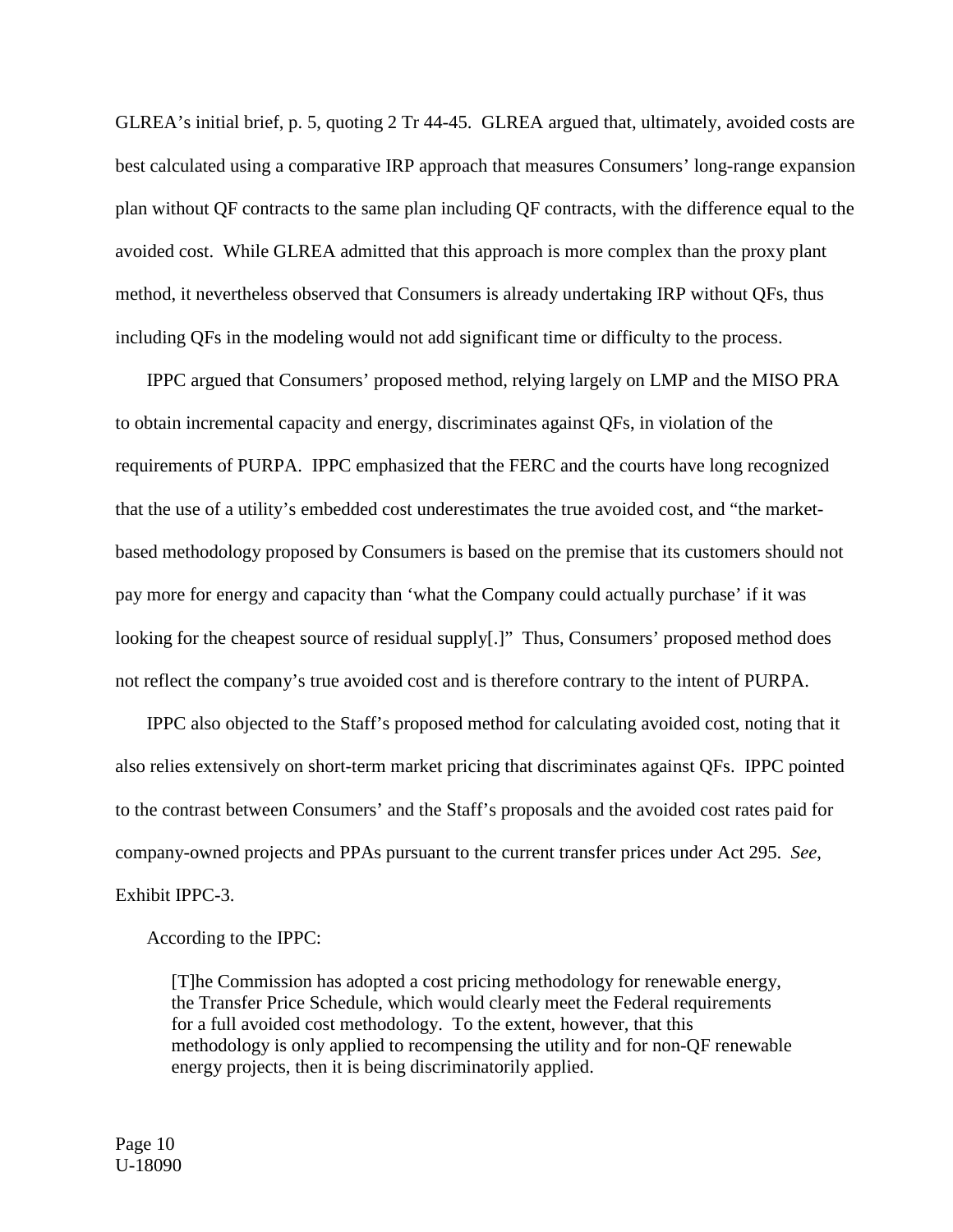IPPC's initial brief, p. 42.

IPPC further pointed out that transfer price continues to be relevant because the Act 342 amendments to Act 295 preserve the transfer price mechanism, increase the renewable portfolio standard (RPS) from 10% to 15% by 2021, and the amendments establish a goal that 35% of Michigan's energy needs be supplied by renewables and energy efficiency by 2025.

Cadillac and MPLP did not take a position on the proposed avoided cost methods, but stated that they did not support any adjustments to current PURPA contracts, and new avoided cost rates developed as a result of this proceeding should only apply to new contracts.

After reviewing the various proposals and arguments presented by the parties, the ALJ found that the Staff's hybrid proxy plant method "appears to be more in line with the intent of PURPA and the State of Michigan's application of that statute to utilities within the state." PFD, p. 30. Specifically, with respect to avoided capacity costs, the ALJ found the Staff's proposed NGCT was "both logical and best supported on the record[,]" noting that both ELPC and GLREA agreed with this approach. He also found the Staff's recommendation to take into account ZRCs for intermittent resources like wind and solar was both appropriate and supported. And, the ALJ agreed with the Staff's recommendations that:

(1) any electric capacity Consumers may need over its current 10-year planning horizon should come from either existing or new/willing QF suppliers, if possible, (2) all of the QFs currently supplying capacity to the utility should have their expiring contracts renewed at the full standard offer rate -- as opposed to the PRA- -regardless of whether the company expresses that it has additional capacity needs based on its then-current 10-year planning horizon, and (3) with regard to any new QFs, capacity payments would be set at the PRA if, indeed, Consumers' capacity need over the 10-year capacity planning period has been fully satisfied.

#### PFD, pp. 31-32, citing 2 Tr 160-161.

The ALJ rejected IPPC's contention that the current Act 295 transfer price was the appropriate avoided cost, finding that application of the transfer price would require the company and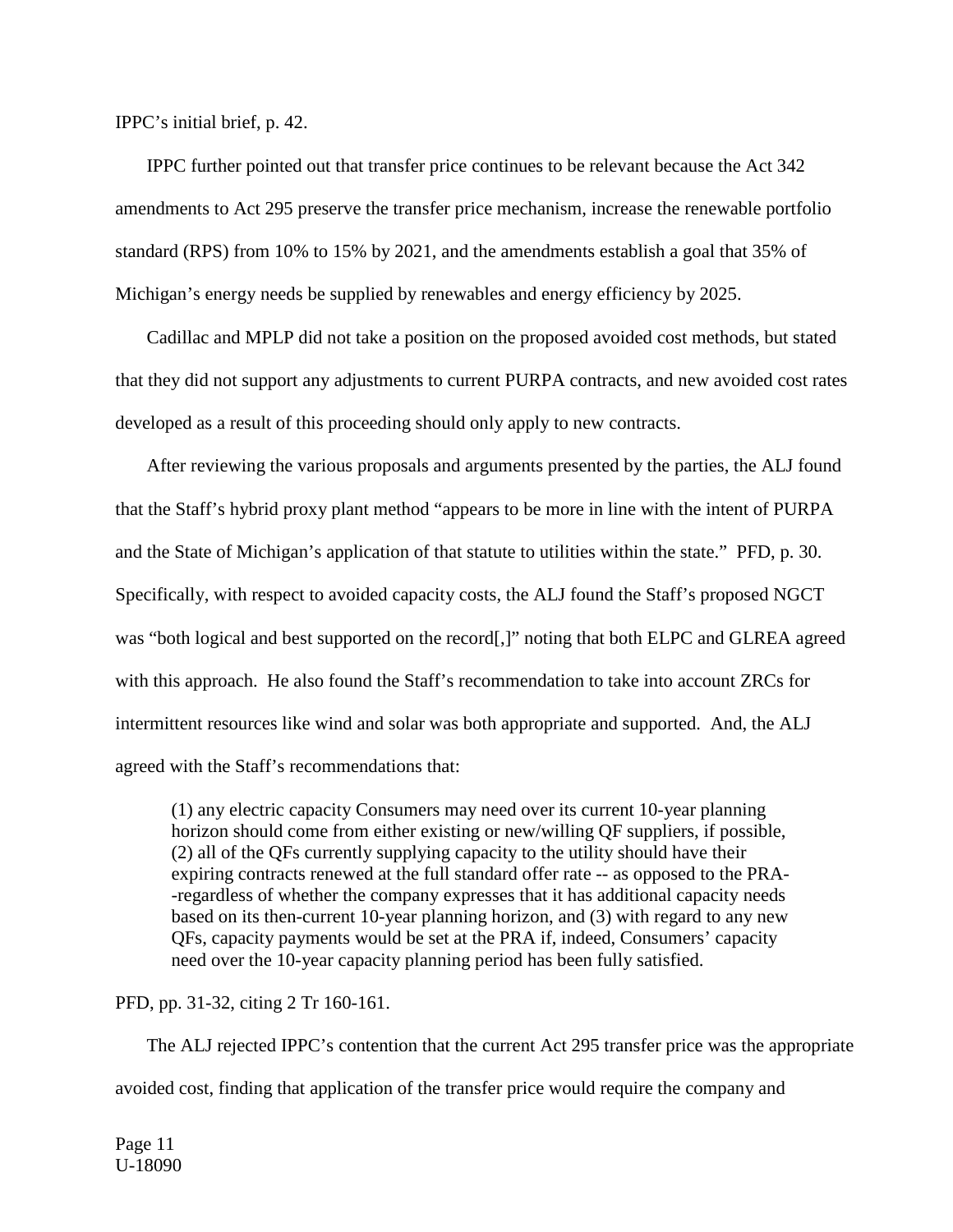ratepayers to pay excessive prices for capacity. Finally, the ALJ noted that there was no significant disagreement concerning the use of a 10-year planning horizon with firm capacity determinations made over a five-year target range.

With respect to the energy portion of avoided cost, the ALJ again agreed with the Staff's proposal to give QFs the option of payment based on actual LMP, forecasted LMP, or avoided cost of an NGCC plant, with an ICE adder applied to each of these methods. The ALJ determined that the Staff's proposal would protect Consumers, its customers, and the QFs from under- or overinflated energy prices.

Consumers takes exception to the ALJ's recommendations to adopt the Staff's proposed method for calculating avoided capacity and energy costs. Specifically, Consumers objects to the use of any proxy plant, contending that because the company has no current plans to build an NGCT or NGCC generating plant, neither of these units is an appropriate proxy. Nevertheless, Consumers posits that if it were to build a plant, it would select an NGCC because it would be most economical means to supply large amounts of capacity; it would simplify the avoided cost calculation, and it would protect Consumers' ratepayers. Consumers adds that it is inconsistent to use one generation technology (NGCT) for calculating avoided capacity costs and a different technology (NGCC) for calculating energy costs. Consumers reiterates that avoided costs should be based on the unit that is actually avoided, which, in the company's case would be an NGCC plant.

In response, ELPC points out that several witnesses, and even Consumers' initial proposal, recognized that an NGCT unit was the most likely addition to meet an incremental capacity shortfall. ELPC further points out that Consumers' claim that it would build an NGCC unit to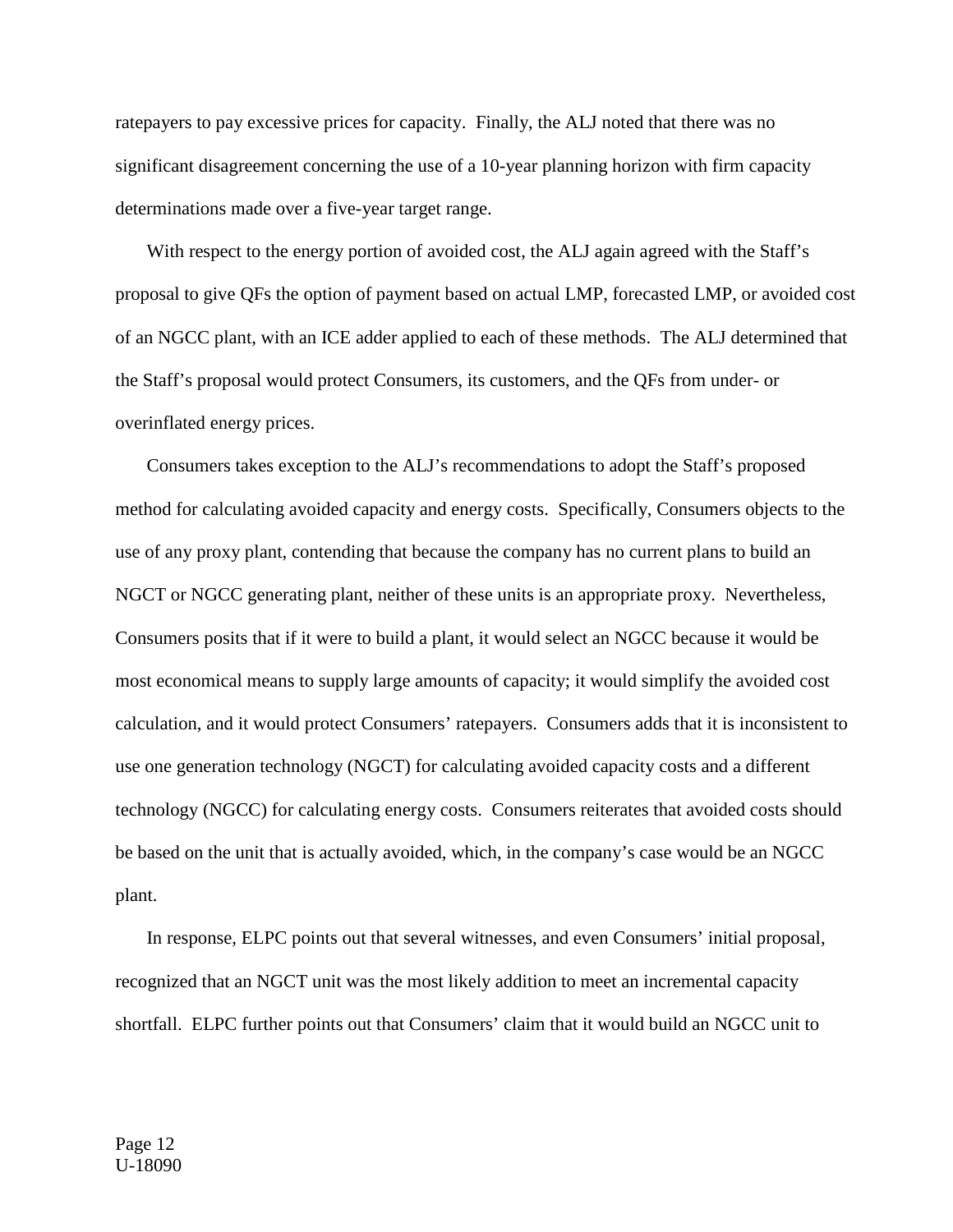address a significant shortage in capacity is contrary to PURPA's intent, "which is to fill in incremental capacity shortfalls and defer small capacity additions with purchases from QFs. See e.g., 18 CFR § 292.304(e)(3)." ELPC's replies to exceptions, p. 3.

Consumers also takes exception to the approval of the Staff's proposal to use the ZRC capacity structure only for intermittent resources like solar and wind. According to Consumers, many QF technologies, including hydro and biomass, operate in a similar fashion to a conventional baseload plant, thus capacity adjustments should be applied to all QFs. Consumers adds that for certain technologies, such as landfill gas and biomass, MISO uses an historical forced outage rate which should likewise be applied here.

Consumers takes exception to the ALJ's recommendation that contracts with existing QFs should be approved at the full avoided cost rate, rather than the PRA, regardless of whether the company projects a need for capacity in the next 10 years. Consumers maintains that it should not be required to pay for capacity that it does not need, and even if the company foresees a need for additional capacity now, this circumstance could change due to additional energy efficiency or renewable energy requirements under Act 342. Consumers reiterates that avoided cost should not exceed the MISO PRA price, for new or existing QFs, if no capacity is required in the next five years.

ELPC replies that Consumers again misses the point of PURPA, noting that the capacity costs that are avoided include the deferral of a new unit, even if there is no immediate need for new capacity. "Contrary to its assertions, costs avoided by capacity deferrals do not require Consumers to pay for capacity it does not need. Rather, it provides an appropriate incentive structure for Consumers to add incremental capacity to avoid costly large-scale self-build capacity additions that may not be economical for customers." ELPC's replies to exceptions, p. 4.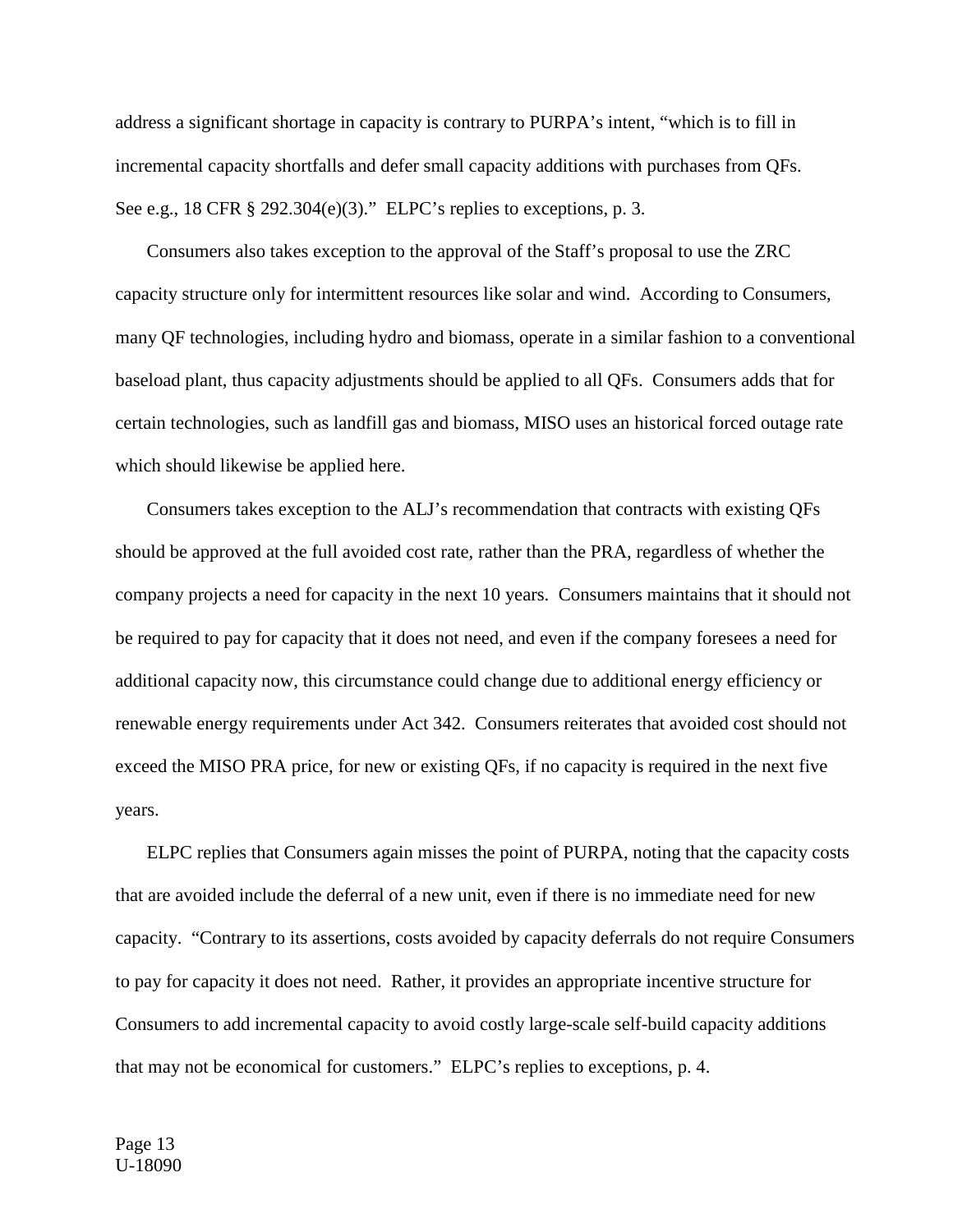With respect to avoided energy cost, Consumers repeats its objection to the Staff's ICE adder, arguing that ICE does not represent any of the avoided cost of energy. Consumers posits that if LMP or the variable cost of an avoided energy resource is the cost of energy associated with the capacity resource, then one of the two is the avoided cost for energy. Consumers further claims that the fixed costs represented by the ICE adder should not be recovered on a volumetric basis, but rather should be included as part of avoided capacity costs, otherwise there is a mismatch. Consumers further criticizes the ICE payment as unsupported by any economic analysis, and the company points out that the Staff's inclusion of an ICE payment is not consistent with any other avoided cost calculation method.

ELPC replies that the ICE payment is "necessary to reflect the fact that if the energy cost Consumers avoids is the variable cost of an NGCC plant, Consumers has necessarily made the investment to build an NGCC plant." *Id.*

Finally, Consumers takes exception to the Staff's proposal to levelize fuel and other variable cost payments, reiterating that "Staff's proposal creates clear deviations between variable payments and variable costs of QFs." Consumers' exceptions, p. 10. Moreover, Consumers objects to the Staff's proposal to escalate the purportedly levelized payments, contending that by both levelizing and escalating variable payment amounts, the Staff is essentially double-counting the increase. Consumers therefore urges the Commission to adopt the data inputs and avoided energy cost payments set forth in Exhibit A-14.

IPPC also takes exception to the ALJ's recommendation to adopt the Staff's method for calculating avoided cost. As an initial matter, IPPC notes that the ALJ adopted this method for "QFs located in Consumers' service territory" whereas PURPA requires a utility to pay for energy from any QF that can deliver the energy, whether or not the QF is located in the service territory.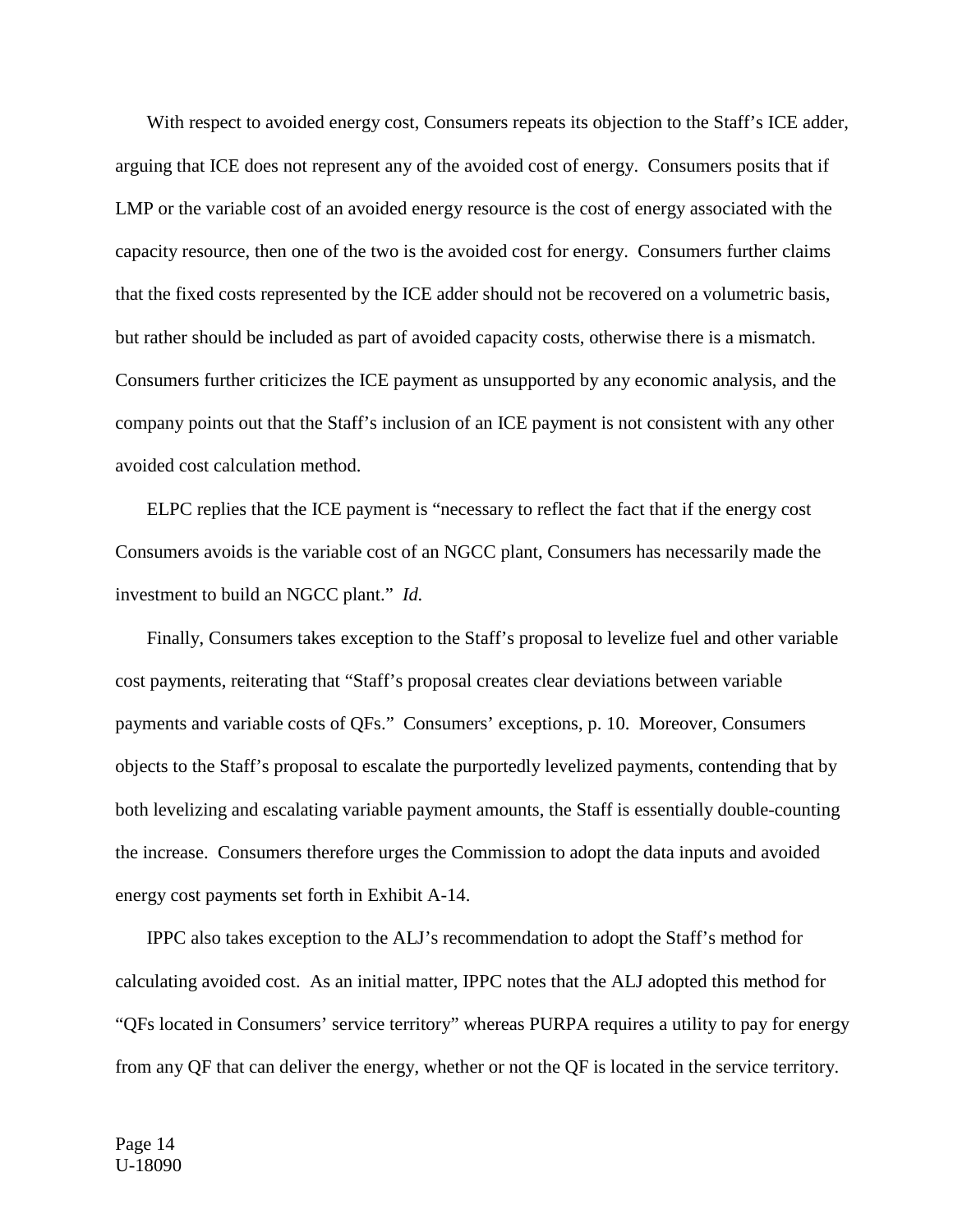Second, IPPC contends that the use of an NGCT unit as a proxy for capacity is unsuitable because it seeks to model the lowest-cost proxy for capacity, contrary to PURPA's intent. IPPC points out that for the company's renewable energy resources, the proxy unit used for capacity is an NGCC, resulting, in higher capacity prices paid to Consumers compared to QFs. According to IPPC, "rather than treating QFs in a non-discriminatory manner, as compared to the utilities' own resources, Staff's methodology seeks the lowest cost option." IPPC's exceptions, p. 5.

IPPC also points out that the ALJ should have rejected the Staff's claim that its hybrid proxy approach is identical to the method used to calculate transfer price, albeit with updated inputs. IPPC contends that there is nothing in the record that supports that claim because the Staff never provided inputs or results from its hybrid model; thus, no comparison to transfer prices can be made.

IPPC also raises concerns about the inputs to the Staff's avoided cost model, noting that even the Staff expressed reservations about the assumptions used, noting that although Consumers' proposed data was entered into the model, "Staff never intended to endorse Consumers' inputs as the only reasonable inputs." IPPC's exceptions, p. 8, quoting Staff's reply brief, p. 3. IPPC contends that these input assumptions are critical to arriving at an appropriate and nondiscriminatory avoided cost. Thus, according to IPPC:

[T]he Transfer Price Schedule inputs used for Consumers' own generation provides a more reasonable set of inputs and one that does not fall victim to the fault of discriminatory treatment of QFs, which both Consumers' inputs, and Staff's inputs do. However, as IPPC notes above, because Staff failed to run its model with the Transfer Price input assumptions, we have no evidence on the record that such input assumptions would produce a fair and reasonable avoided cost. The only model successfully shown to do that is the Transfer Price model.

IPPC's exceptions, p. 9.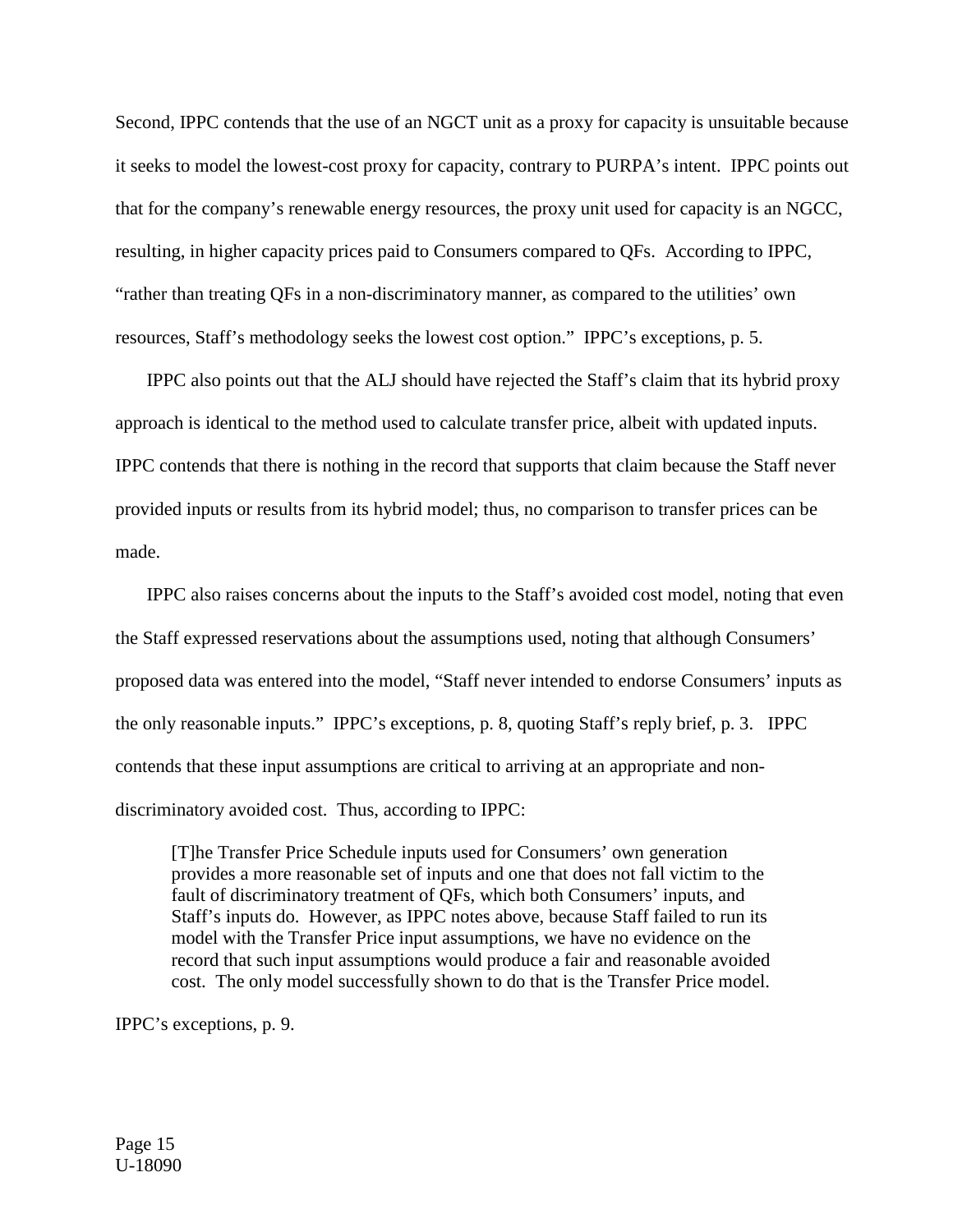Consumers replies that the transfer price under Act 295 is not appropriate for use as avoided cost under PURPA. Consumers argues that the purpose of transfer price under Act 295 is different than the purpose of establishing avoided cost under PURPA and that implementing transfer price in lieu of a more traditional avoided cost method, would result in avoided costs that are overstated. According to Consumers, Act 295 transfer price is simply a means of allocating costs for renewable energy between power supply and incremental cost of compliance, and does not reflect true avoided cost. Consumers further asserts that transfer price does not incorporate capacity credit and is uniform for all utilities in Michigan. Therefore, according to Consumers, transfer price does not reflect company-specific avoided costs as required by PURPA. Finally, Consumers contends that IPPC did not provide adequate support for the use of the transfer price method on the record.

Concerning the input data, Consumers repeats that there is no evidence in the record concerning the inputs to transfer price, and the only inputs to the NGCC model are what the company provided. Consumers argues that it would violate the Administrative Procedures Act, specifically MCL 24.285, for the Commission to adopt the inputs to transfer price as the inputs to the avoided cost calculation. And, Consumers reiterates that those inputs are inappropriate because they are general and not company-specific.

Next, IPPC takes exception to the ALJ's determination that contracts for new QFs should reflect the MISO PRA price, rather than full avoided cost rates, in the event that Consumers' tenyear forecast shows no need for capacity. According to IPPC, the ALJ's statement could be construed to mean that if the company had a plan to meet its capacity needs through a PPA with a non-QF or through new build, then the company could avoid contracting with available QFs. This, IPPC contends, would be at odds with PURPA's purpose to encourage the development of QF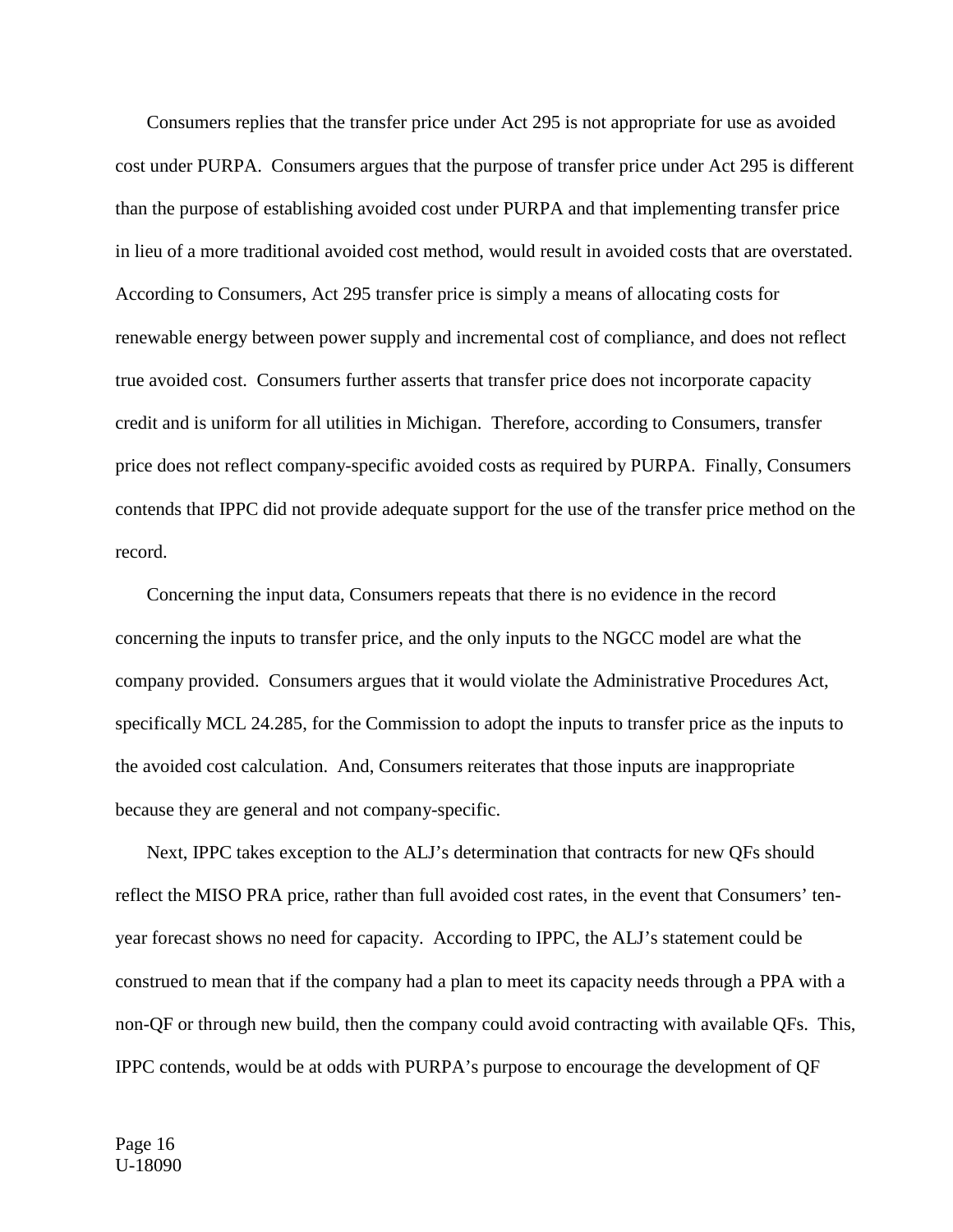resources. IPPC requests that the Commission clarify that "the PRA applies only when the utility's 10-year plan shows no capacity need – that is, that the utility does not need to take any action over the next 10 years to address capacity." IPPC's exceptions, p. 10.

The Commission agrees with the ALJ and finds that the Staff's hybrid proxy method is the most appropriate model for calculating avoided costs pursuant to PURPA. As several parties point out, the purpose of PURPA, and the avoided cost calculation, is not to set prices that reflect the lowest-cost incremental capacity and energy, but to provide non-discriminatory treatment to QFs by setting prices that are just and reasonable, in the public interest, and that mirror what the utility would have paid if it purchased or built the resource itself. 18 CFR 292.101(b)(6).Thus, the Commission agrees with the Staff, IPPC, ELPC, and GLREA that Consumers' proposals for calculating avoided capacity and energy costs rely inappropriately on short-term market prices.

As acknowledged by the ALJ, the Commission also finds that PURPA avoided cost is a more detailed inquiry than transfer price, which, as Consumers points out, is primarily used to allocate Act 295 renewable energy costs between power supply and incremental costs of compliance. The Commission agrees with the Staff that in the event that Consumers requires additional capacity only, the company would theoretically build an NGCT unit. As the Staff argued, this type of unit could be built quickly, at a relatively low cost, and a NGCT can be cycled on and off when additional capacity is required. On the other hand, if the company requires additional energy, an NGCC unit would be the most appropriate generating unit due to the low cost of the energy produced.

Further, the Commission agrees with the Staff's recommendation that it is reasonable to apply ZRC capacity credits to intermittent QF resources (i.e., wind and solar) to reflect their availability during seasonal and daily peak times, although this issue should be revisited in the company's next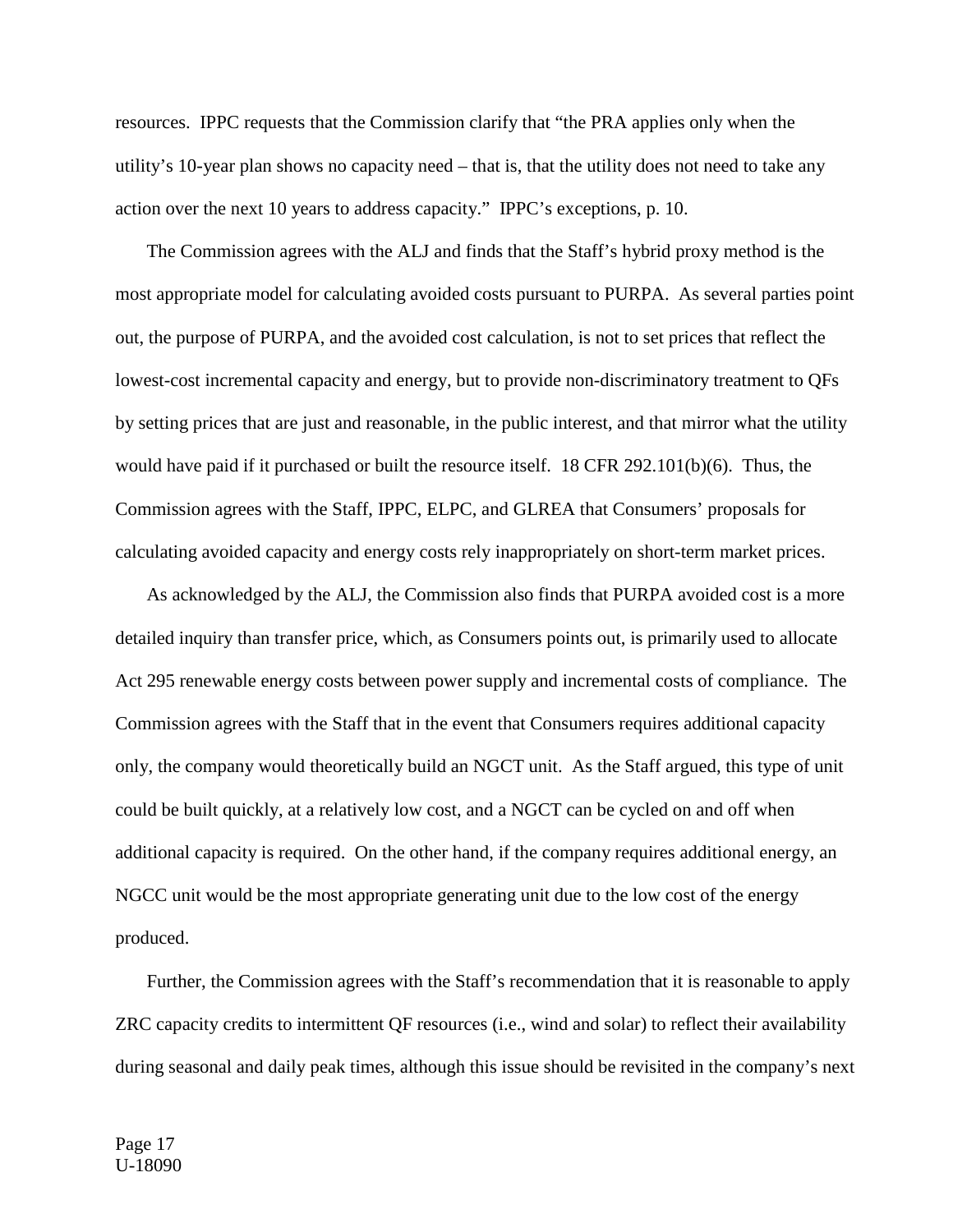PURPA review. The Commission also agrees that the ICE payment added to energy cost is

appropriate. As ELPC points out:

The ICE adjustment is necessary to reflect the fact that if the energy cost Consumers avoids is the variable cost of an NGCC plant, Consumers has necessarily made the investment to build an NGCC plant. Incorporating the investment cost attributable to that energy does not, as Consumers contends, conflate capacity costs with energy costs. The ICE does not "double count" capacity because it is a measurement of the **difference in cost** between building a NGCT and a NGCC. . . . A NGCC is more expensive to build than a NGCT, and the ICE represents the difference (**and only the difference**) in cost between building the two units. The ICE is not, as Consumers argues, a cost of capacity –it is a component of Consumers' cost of energy from a NGCC.

ELPC's replies to exceptions, pp. 4-5, citing 2 Tr 43; 163-164 (emphasis in the original).

The Commission also agrees with the parties and the ALJ that a 10-year planning horizon is most appropriate for determining capacity requirements, that avoided costs established in this proceeding should only apply to new and renewed contracts, and that existing contracts should not be altered.

The Commission rejects Consumers' contention that only capacity required in the next five years should be considered for full avoided cost because, as the IPPC points out, Consumers uses a far longer planning horizon in making decisions about whether to purchase or build new conventional generation. In addition, as the ELPC argued, there is significant ratepayer value in deferring large, capacity additions through contracting with QFs for incremental capacity. The Commission also agrees that existing QFs with expiring contracts should have their contracts renewed at the full avoided cost rate, whether or not the company forecasts a capacity shortfall over the planning horizon. As the Staff, ELPC, and IPPC pointed out, the capacity and energy supplied by these QFs is already taken into account in the company's determinations about future capacity additions. And, the Commission finds it reasonable to escalate the levelized energy payments to recognize the fact that over the term of the contract, MISO energy prices will be set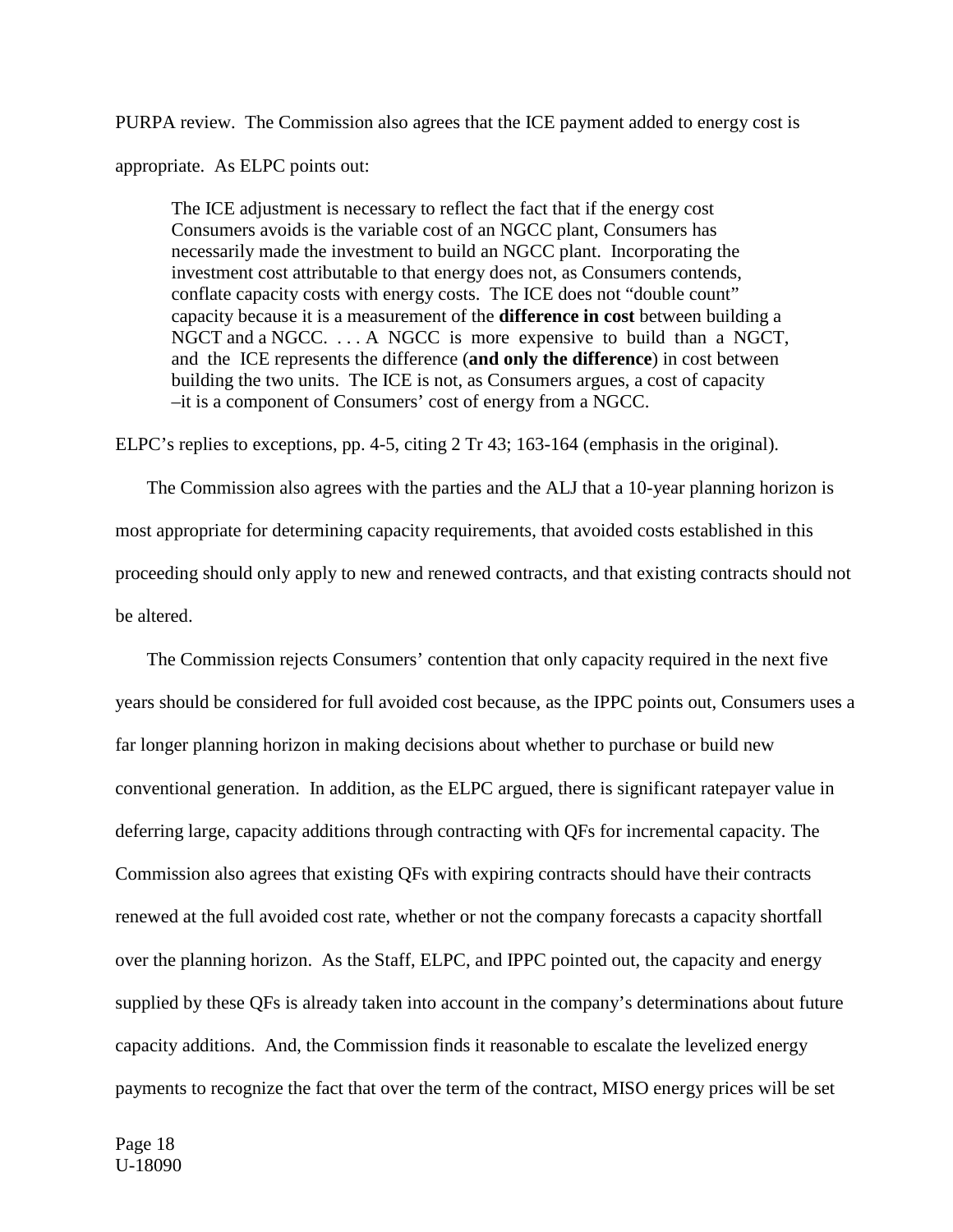based on new market entries. The Commission also agrees that if no capacity is needed during the 10-year planning horizon, then Consumers shall make a filing so indicating, and the avoided cost for capacity shall be reset to the MISO PRA. The Commission disagrees with the IPPC's apparent claim that the utility's obligation to purchase capacity from QFs persists, even if no additional capacity need is forecasted.

The Commission finds that these conclusions best represent the proper approach to determining what Consumers would have paid if the company had built or purchased the energy and capacity itself. Moreover, the hybrid-proxy method proposed by the Staff and adopted here, along with the other determinations in this order, will ensure that QFs are not discriminated against in resource planning and contract arrangements.

While the Commission adopts the hybrid-proxy approach as the appropriate method for arriving at avoided cost, it nevertheless finds that, with respect to calculating final avoided cost amounts for capacity and energy, there is insufficient information in this record about the proper inputs to the models to arrive at an accurate determination. Considering the number of QFs with expiring contracts on Consumers' system, and the expectation that many of these contracts could be renewed for some period, it is essential that the Commission have a sufficient record on which to make the determination of avoided cost in compliance with the mandates of PURPA. Not only is the establishment of an accurate avoided cost necessary for existing and new QFs, but also for the Commission's benefit in evaluating PPAs and certificates of need for new generation that the company may present in the future. The Commission finds that the inputs to the NGCT proxy for capacity and the NGCC model for energy were not sufficiently examined in the proceeding. Accordingly, the Commission remands this case for the limited purposes of receiving into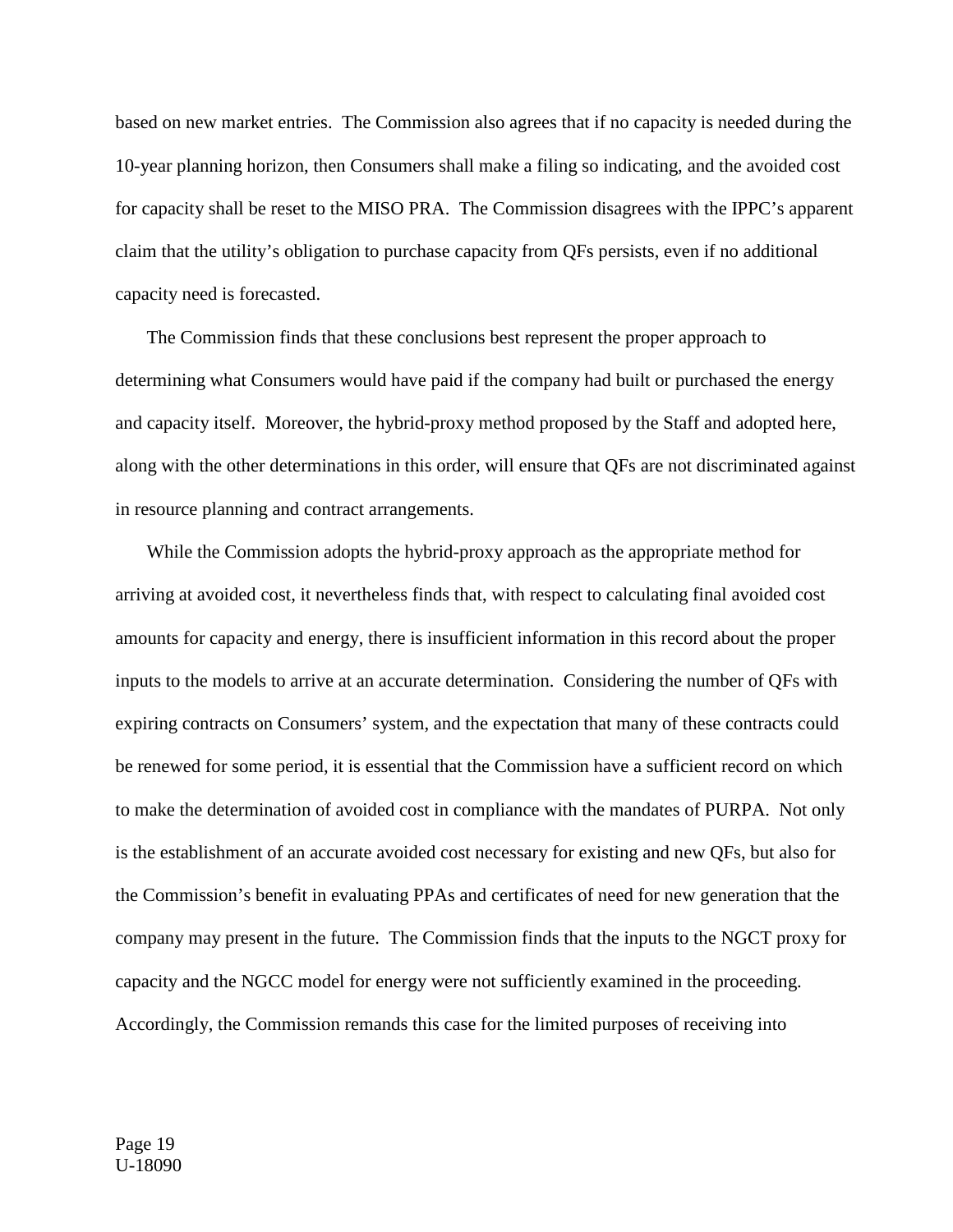evidence the appropriate inputs for capacity, capacity factor, heat rate, projected fuel cost, and capital costs plus the amount of the ICE adder, for the Staff's hybrid proxy model.

Accordingly, the parties shall file proposed inputs for the NGCT and NGCC model by June 12, 2017. Parties shall file responses by June 19, 2017. A hearing shall be conducted by the ALJ on June 21, 2017, and the ALJ shall set a briefing schedule so that the record and briefs in the reopened case can be submitted to the Commission by July 5, 2017.

#### 2. Standard Offer Tariff

The Standard Offer is a tariffed rate paid to QFs through a standard contract with the utility. PURPA regulations require electric utilities to establish standard rates for purchases from QFs with capacity of 100 kW or less, but the regulations also give state commissions the authority to apply the Standard Offer to larger projects. 18 CFR 292.304 $(c)(1)$  and  $(2)$ . The availability of a standard tariff reduces transaction costs for individual projects, thus reducing barriers to entry, especially for developers of smaller QFs. The disputed issues include the method and inputs to the Standard Offer rate, planning horizon for capacity additions by QFs, design capacity for the Standard Offer, and contract length.

Consumers initially proposed to use the same tiered approach discussed above for the Standard Offer tariff for QFs with a design capacity of 100 kW or less. In rebuttal, Consumers adopted the NGCC proxy plant approach for capacity, with the energy component based on: (1) the lesser of forecasted LMP or forecasted variable cost of an NGCC plant; or (2) the lesser of actual LMP or actual variable costs of an NGCC plant. A QF could then opt for either of these methods for compensation for energy. Consumers' initial brief, p. 9. Consumers agreed that a 10 year planning horizon was appropriate, but again contended that if there is no need for capacity in the first five years of the planning period, QFs under the Standard Offer would receive capacity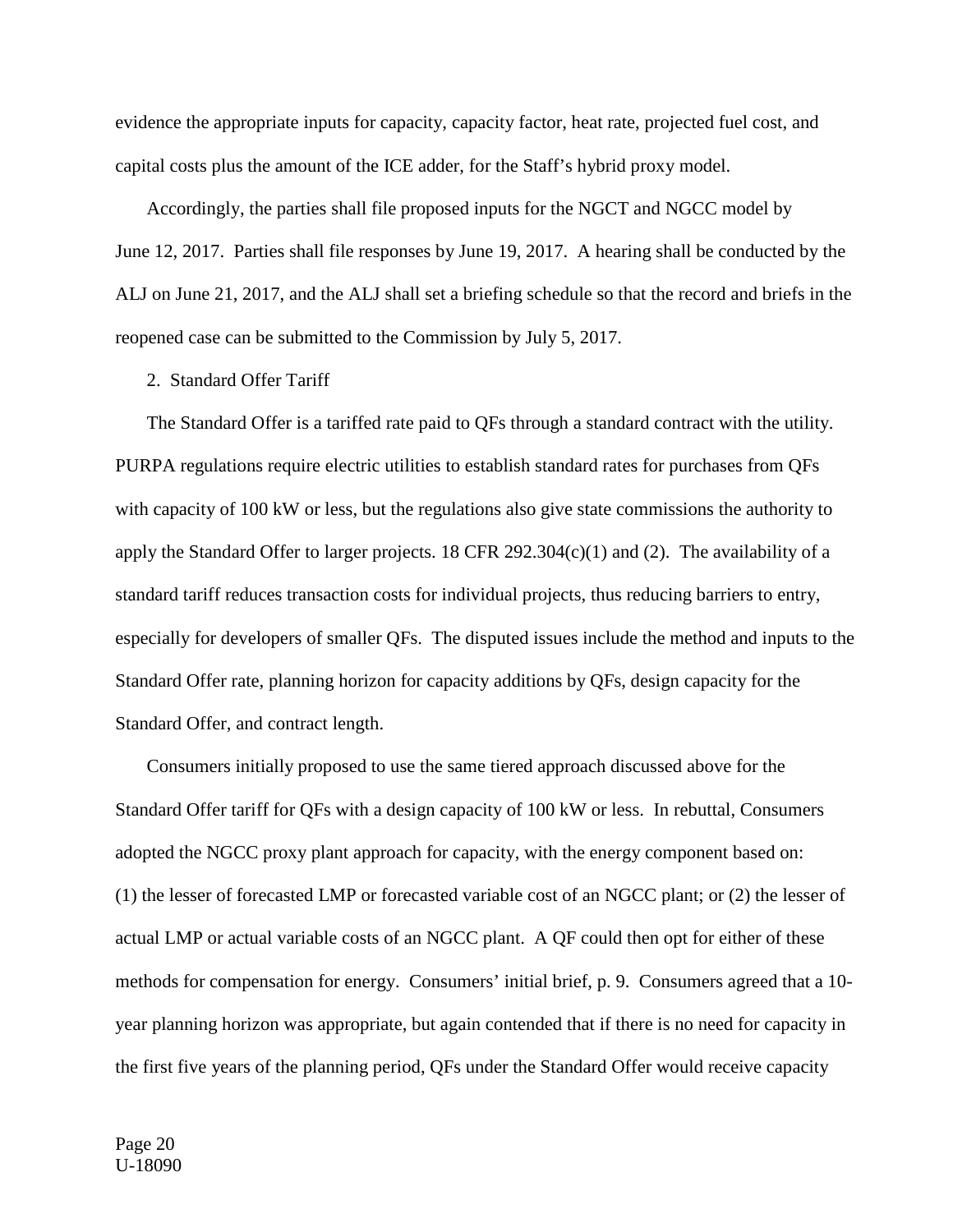payments based on the MISO PRA. Consumers also adjusted its design capacity proposal to 1.5 MW or less, which it claimed would accommodate most small developers, including most hydro QFs that currently have contracts with the company. Finally, with respect to the length of the Standard Offer contract, Consumers proposed that the term be limited to five years where the QF opts for forecasted energy prices and 10 years in cases where the QF opts for actual energy prices.

Exhibit A-12.

The Staff proposed several changes to the company's tariff and submitted its own Standard

Offer in Exhibit S-1. As summarized by the ALJ, the Staff recommended:

(1) begin immediately with a 2 MW cap on the standard offer tariff, which can be later set anywhere from 1 to 5 MW, depending on the potential level of capacity shown to be needed in Consumers' 10-year planning horizon, (2) provide QFs with line loss credits where applicable, while not limiting them to the initial 2.37% figure proposed by the utility, pending the receipt of additional support for that figure--as well as information regarding transmission savings, environmental compliance costs, etc.--in the context of the company's next biennial avoided cost review, (3) allow QFs that elect to provide capacity and energy by way of the standard offer tariff to choose which of the three energy payment proposals suggested by the Staff should be applied to their particular PPAs, (4) let those QFs participate in the two-prong capacity payment plan proposed by the Staff, under which QFs that are renewing their status receive the full standard offer tariff rate, and allowing QFs that are new to the system to be assigned the PRA-based rate if the utility is not viewed as being short of capacity during its then-applicable 10 year planning horizon, (5) reexamine the standard offer tariff as part of the company's biennial review process, (6) allow for *ex parte* review of all standard offer tariff-based contracts when submitted, and (7) give Consumers the opportunity to file a case to reduce the price used for standard offer agreements to the PRA level if its 10-year planning horizon calls for no new capacity.

PFD, pp. 34-35. In addition, the Staff recommended that QFs be given the option of a five-, 10-,

or 15-year contract term.

As it did for non-Standard Offer contracts, ELPC agreed with the Staff's method for calculating avoided cost. ELPC further noted that limiting the Standard Offer to five years, as Consumers proposed, would violate PURPA's intent to encourage the development of QFs and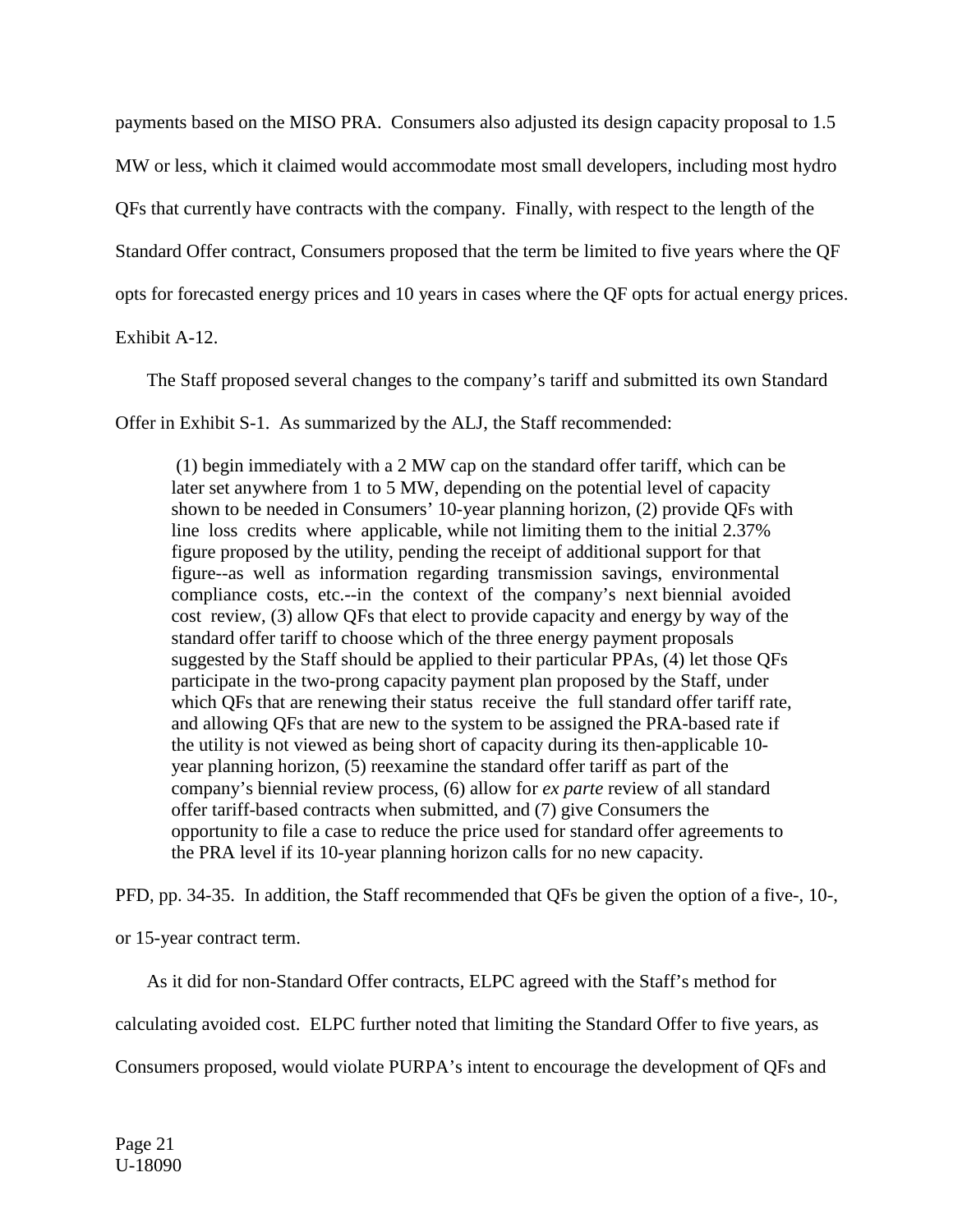that a minimum of 15 years is required to attract investment and financing. ELPC also recommended that the Standard Offer be made available to QFs of up to 20 MW, contending that larger QFs also benefit when transactions costs are reduced through the use of a standard contract.

IPPC again disagreed with Consumers' and the Staff's approaches to calculating avoided costs, reiterating that transfer price is the most appropriate method for making these determinations. IPPC agreed with the Staff and ELPC that contracts limited to five years violate the requirements of PURPA, and advocated that all QF contracts, whether Standard Offer or separately negotiated, be permitted a term of 20 years. GLREA agreed with IPPC and the Staff that five-year contracts do not comport with PURPA, but contended that contracts of 20 years or longer should be permitted. GLREA pointed to MCL 460.6j, which allows for QF contracts of 17.5 years or longer.

The ALJ found that the Staff's recommendations should largely be adopted, except that he determined that Standard Offer contracts should extend to 20 years as recommended by GLREA, IPPC, and ELPC. The ALJ found persuasive the claim that longer contracts would benefit both QFs and the company by allowing better access to investment and financing. The ALJ agreed with the Staff that the design capacity for the Standard Offer should be established at 2 MW, with the proviso that this cap should be revisited in the next PURPA review. The ALJ observed that the record lacked persuasive evidence to support Consumers' claim that QFs over 1.5 MW have sufficient experience and resources and therefore do not require a standard contract.

Consumers takes exception, repeating its objections to contracts longer than five years, contending that the company's capacity needs could change significantly in that time and that longer contracts could force the company to continue to purchase capacity it does not require. Consumers contends that the length of renewable energy PPAs under Act 295 are irrelevant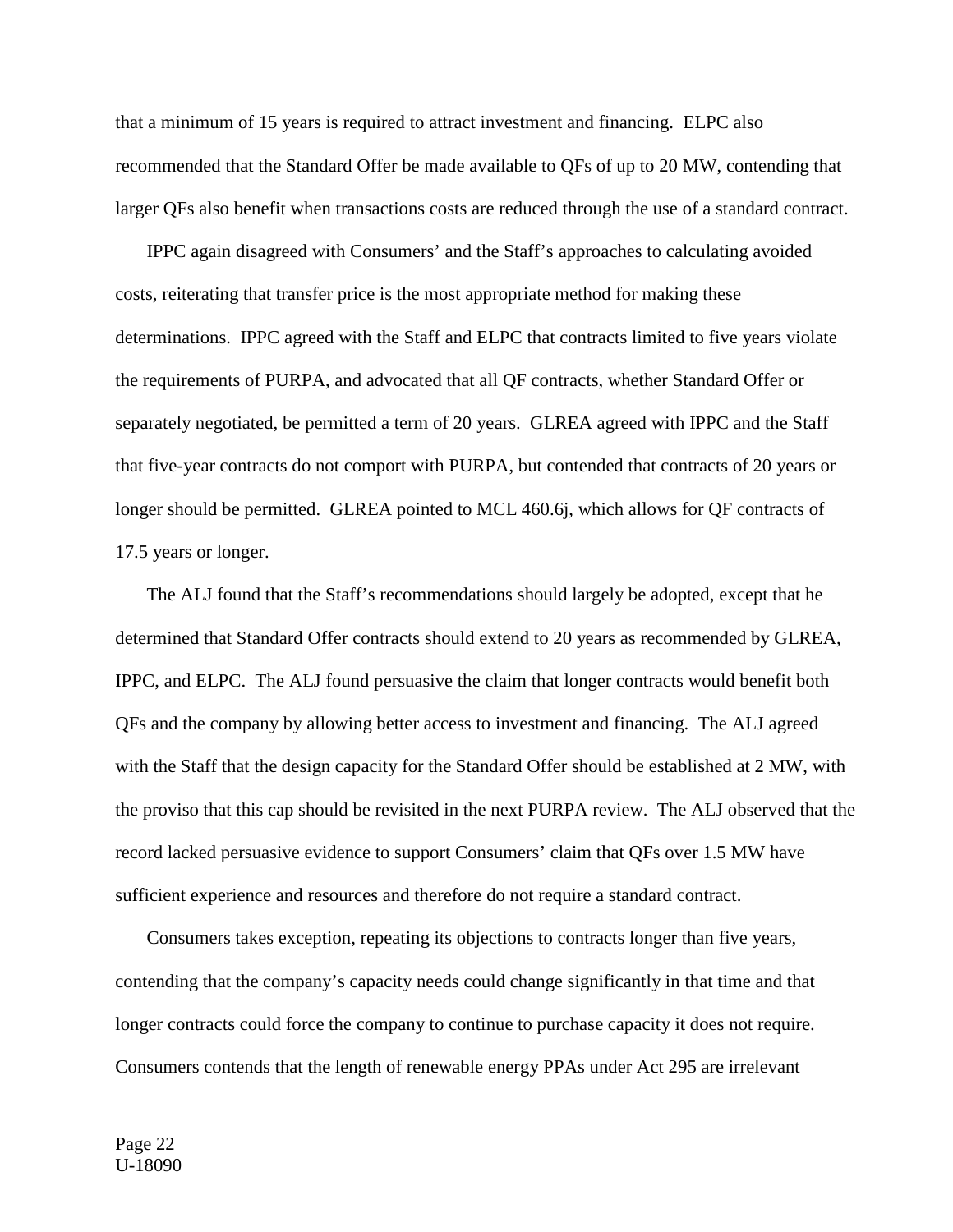because these contract terms reflect the need for RECs in the future. Consumers further posits that IPPC and GLREA misconstrue the language in Section 6j which only limits the time when the Commission can reconsider previously approved capacity charges for QFs.

GLREA takes exception, asserting that the Commission should recognize that contracts in excess of 20 years should be approved. GLREA points to the provision in MCL 460.6j that permits QF contracts to extend for the length of the financing period or 17.5 years. GLREA also observes that Consumers' current contract with the Midland Cogeneration Venture Partnership, LLC, is a 35-year agreement. GLREA therefore urges the Commission to adopt a contract length up to 35 years.

ELPC, GLREA, and IPPC take exception to limiting the design capacity for the Standard Offer to 2 MW. These parties reiterate that the Standard Offer should be made available to QFs up to 20 MW in size because the individual negotiations necessary for non-Standard Offer contracts can be costly in terms of time and expense. ELPC adds that Consumers failed to justify limiting the size of the Standard Offer. Conversely, Consumers maintains that the Standard Offer should be limited to 1.5 MW because a 20 MW limit on the Standard Offer could result in the company having to purchase more capacity than it needs

The Commission agrees with the ALJ's reasoning and conclusions and adopts the PFD on the issues concerning the Standard Offer contract. Specifically, the Commission agrees that the Staff's hybrid proxy method for determining avoided cost should also apply to the Standard Offer, QFs under the Standard Offer should be able to opt for a contract term up to 20 years, and that for now, the Standard Offer should be limited to QFs of 2 MW or less; however, this cap should be revisited in the company's next avoided cost filing. The Commission disagrees with GLREA that a 35-year option should be made available under the Standard Offer, noting that contracts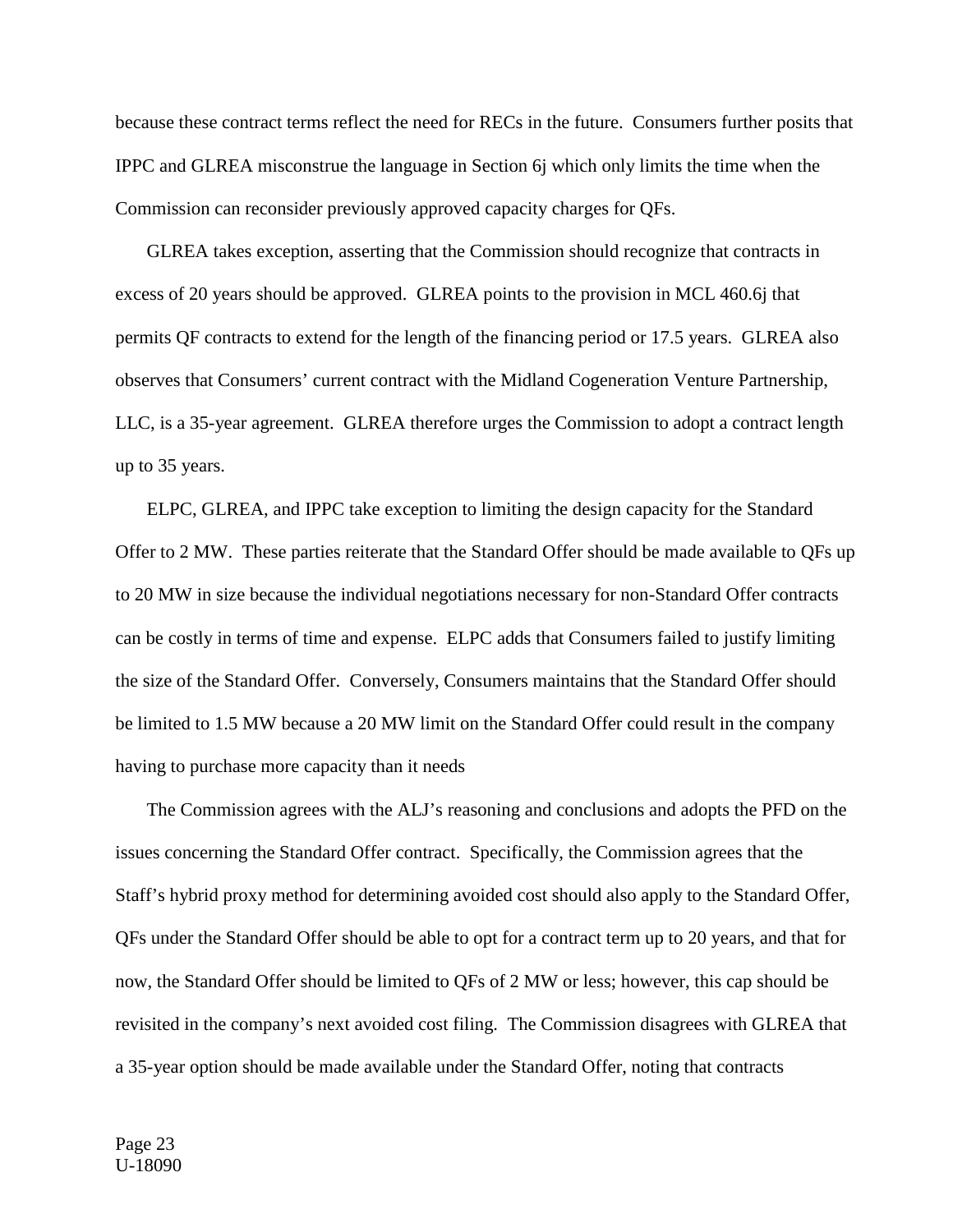extended beyond 20 years could be negotiated in a non-Standard Offer agreement and would likely only apply in rare circumstances.

As the Commission discussed above, this case is remanded for the taking of additional evidence on the appropriate inputs to the NGCT and NGCC models for avoided capacity and energy costs. As part of that reopened proceeding, parties may present updated Standard Offer tariffs, which should include forecasted LMP energy rates for five, 10, 15, and 20 years and proxy plant variable rate forecasts for the same incremental periods.

3. Other Avoided Costs and Benefits

The parties agreed generally that in addition to avoided energy and capacity costs, there are other potential avoided costs and benefits associated with QF power including reduced transmission costs and line losses, reduced air emissions and environmental compliance costs, and the hedging value resulting from the use of QFs. The parties also agreed that RECs that are generated by a QF should be considered, albeit with disagreement over how RECs should be assigned.

Consumers made several recommendations concerning these associated costs including: (1) other avoided costs should be included as long as they are not theoretical and can be quantified; (2) increased, rather than avoided, costs should be quantified and applied to the calculation as well, where appropriate; (3) RECs that are generated under the Standard Offer tariff should be assigned to the utility rather than the QF providing service; and (4) line-loss mitigation credits should be assigned a value of 2.37% of the power provided.

The Staff agreed that in the Standard Offer tariff, line-loss savings should be credited but that the credit should be higher than the 2.37% proposed by the company for QFs connected at lowervoltage where additional line-loss savings are realized. The Staff also agreed that under the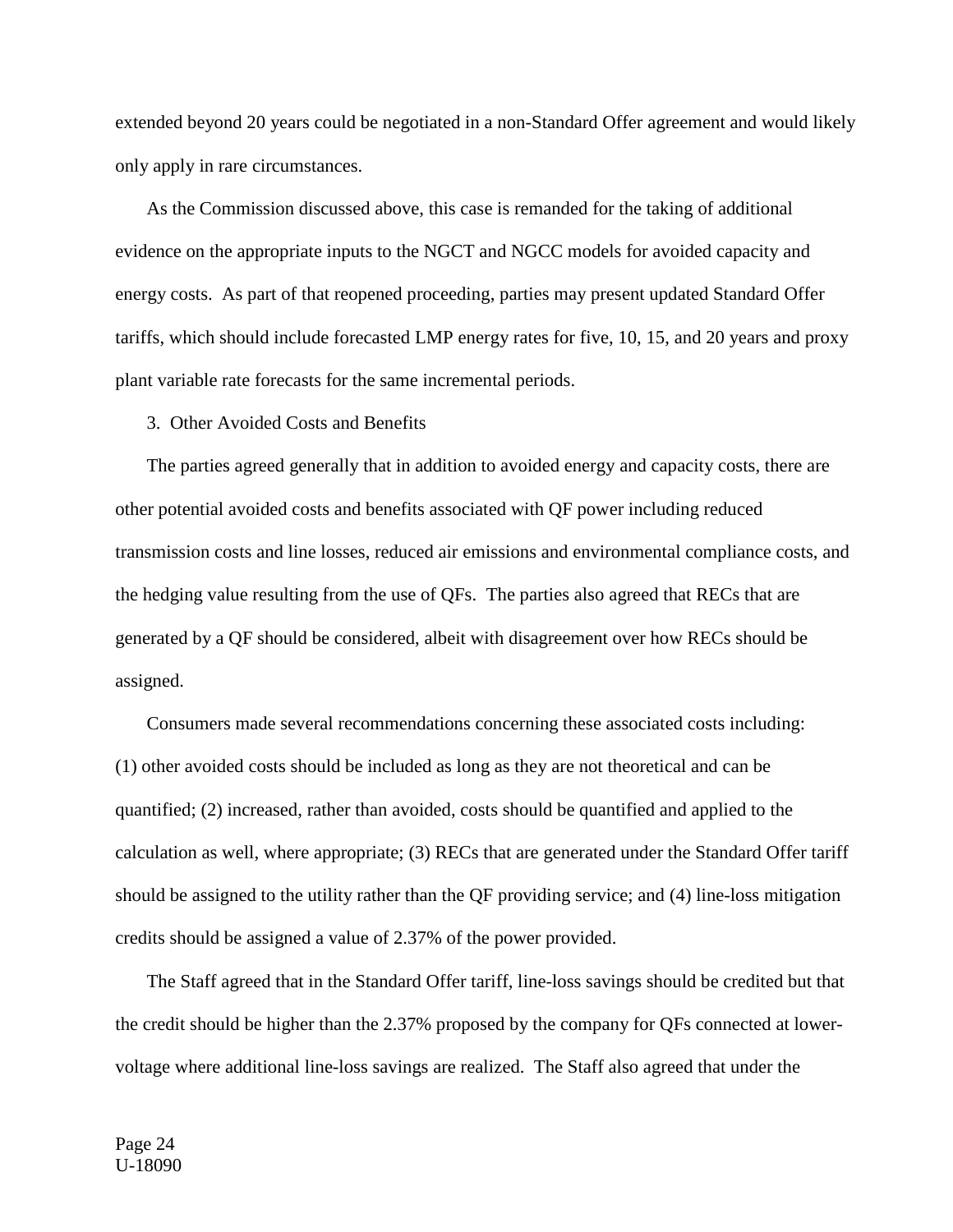Standard Offer, RECs should go to Consumers, but for larger QFs, REC ownership should be subject to negotiation.

ELPC, GLREA, and IPPC objected to assigning RECs to the company, noting that this issue was addressed by the FERC in *Windham Solar LLC and Allco Finance Ltd*, 156 FERC P61,042, ¶ 4 (2016) (*Windham Solar*). According to ELPC, in *Windham Solar,* the FERC held that PURPA contracts are compensation for energy and capacity only, and a state commission cannot assign RECs as part of that contract. ELPC further argues that MCL 460.1037 recognizes RECs as distinct from renewable energy and points to the MIRECS tracking system where RECs are registered, sold, and traded. ELPC also recommended that the Commission open a proceeding to examine these additional avoided costs, which should be completed before the next avoided cost review.

The ALJ noted that the parties were in general agreement that additional avoided costs should be considered in both the Standard Offer and in negotiated agreements. The ALJ concurred with the Staff that line-loss credits should not be permanently fixed at 2.37% for all systems, noting that this issue should be subject to negotiation for larger QFs and should be revisited, along with other avoided costs, in the next PURPA review for the Standard Contract. Finally, the ALJ found that, under *Windham Solar*, RECs should be assigned to the QF to sell to the company or otherwise dispose of.

Consumers takes exception to the ALJ's recommendation with respect to the assignment of RECs. According to Consumers, *Windham Solar* does not require that RECs be assigned to the QF, it only determines that the state, and not the FERC, has the authority to assign RECs and decide how they are subsequently transferred. Consumers insists that because the company is required to purchase renewable energy from QFs, it would be unreasonable to assign any RECs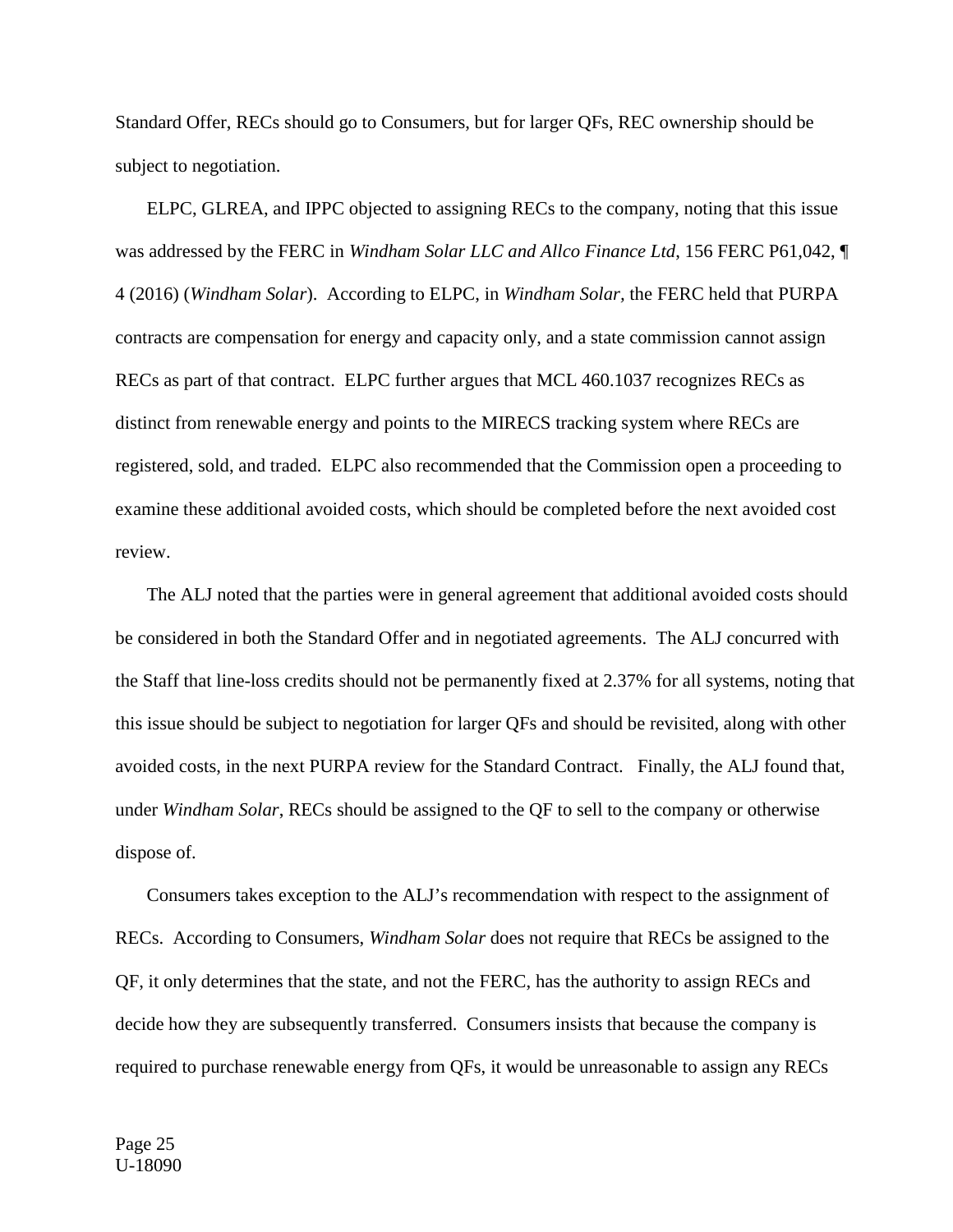generated to the QF, or to require the company to purchase the RECs from the QF. In a related exception, ELPC requests that the Commission clarify that in the event that a negotiated agreement for RECs cannot be reached, then the RECs remain the property of the QF.

Consumers also takes issue with the ALJ's determination concerning other avoided costs, contending that it is not clear whether avoided transmission costs, hedging costs, reduced emissions and environmental compliance costs should be included in the avoided cost calculation. Consumers maintains that there is insufficient evidence in the record to quantify these costs and therefore the Commission should decline to include them in the avoided cost calculation at this time. ELPC recommends that the Commission find that the 2.37% line-loss credit Consumers proposes should be considered a rebuttable presumption until the next PURPA review.[3](#page-25-0)

The Commission agrees with IPPC, ELPC, and GLREA's interpretation of *Windham Solar*  concerning the ownership of RECs, thus, the amounts paid for energy and capacity do not include compensation for RECs. Accordingly, the QF may sell the RECs to the host utility or otherwise disposed of them at the QF's option.<sup>[4](#page-25-1)</sup> The Commission agrees with the company that there is insufficient information in the record to quantify other avoided costs, except for line-loss credit, and that parties may include analyses of these costs in the next PURPA review proceeding. With respect to the line-loss credit, the Commission agrees with the Staff and ELPC that the credit should be set at 2.37% in the Standard Offer, until more information is available, presumably after

-

<span id="page-25-0"></span><sup>&</sup>lt;sup>3</sup> GLREA contends that a 2.37% line-loss credit is unreasonable, arguing that Consumers generally includes line losses of over 8% in its electric rate cases. The Commission observes that GLREA first raises this issue in its exceptions and that there is no evidence in the record to support this claim.

<span id="page-25-1"></span><sup>&</sup>lt;sup>4</sup> "The Commission has also held, however, that a state regulatory authority may not assign ownership of RECs to utilities based on a logic that the avoided cost rates in PURPA contracts already compensate QFs for RECs in addition to compensating QFs for energy and capacity, because the avoided cost rates are, in fact, compensation just for energy and capacity." *Windham Solar, supra, ¶* 4.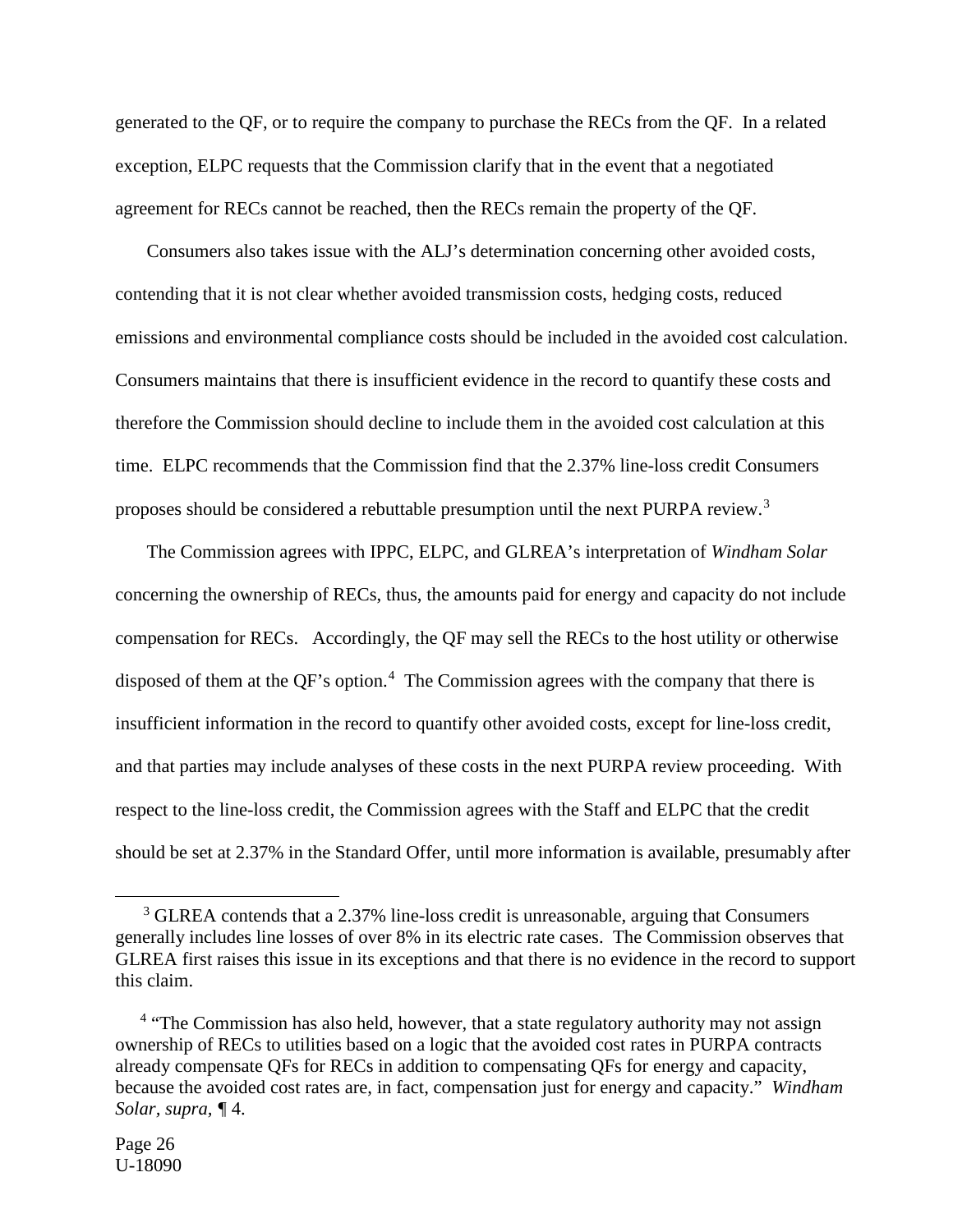the next PURPA avoided cost review. For non-Standard Offers, the line-loss credit should be negotiated.

#### 4. Other Issues

With respect to stand-by rates and future PURPA reviews, the Staff pointed out that pursuant

to Section 6v of Act 341, MCL 460.6v, for each electric utility that serves Michigan customers, the

Commission must conduct a proceeding at a minimum of every five years that evaluates:

(1) whether the rates paid to QFs are just and reasonable, as well as in the public interest, as

defined by PURPA; and (2) whether the amounts charged by the utility, to QFs, for maintenance,

backup, interruptible, and supplementary power, and other services are just and reasonable, and

non-discriminatory. The Staff maintained that this proceeding should be considered the first five-

year review for Consumers because it addressed all of the avoided cost issues. The Staff also

proposed that avoided costs be reexamined every two years, noting:

The proposal is consistent with 18 CFR § 292.302(b), which requires the companies to report every 2 years the utility's avoided cost data and capacity planning information for a 10 year period. At the time of the biennial report, the Commission may update the standard offer as necessary, during a contested case proceeding. The contested case proceeding would allow the Commission to update the cap for the utility's standard offer, depending on its capacity need in the succeeding 2 years and over the 10 year planning horizon.

Staff's initial brief, pp. 8-9.

With respect to stand-by rates and other matters that are part of the five-year review under Section 6v, the Staff pointed out that these issues are being addressed by the Stand-by Rates Workgroup that was established in the November 19, 2015 order in Case No. U-17735. In addition, the Staff argued that stand-by rates can be addressed in Consumers' next rate case.

The ALJ found that no party objected to the Staff's proposals; however, ELPC recommended that as part of the next review proceeding, the Staff should prepare a value of solar (VOS) analysis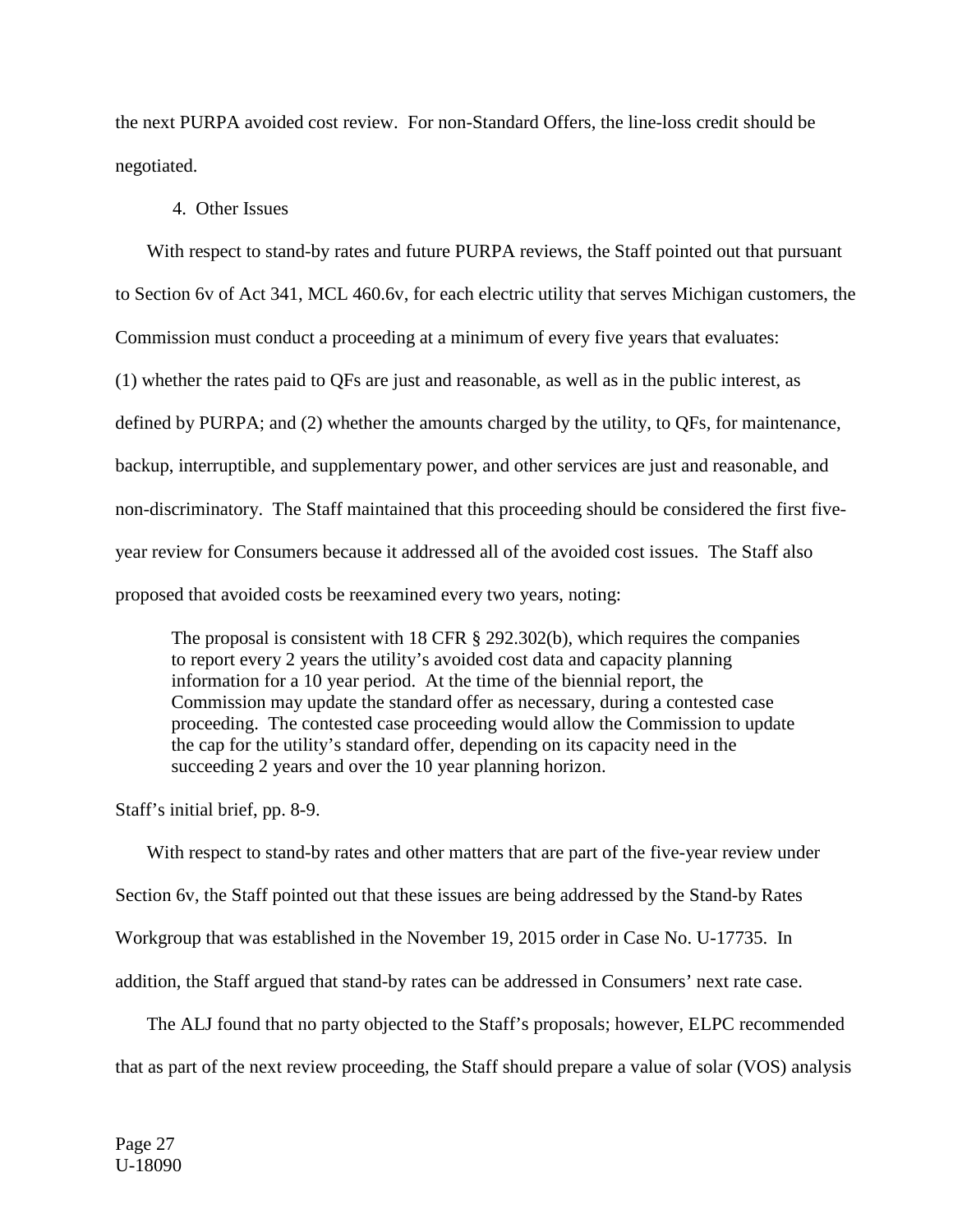to initiate the process of evaluating technology-specific avoided costs for distributed solar generation. Because there was no apparent dispute over the Staff's or ELPC's proposals, the ALJ recommended their adoption.

Consumers takes exception to the recommendation concerning a VOS study. Consumers maintains that, while some elements of VOS may be inputs to an avoided cost calculation, VOS itself is not governed by PURPA and should therefore not be included in a biennial review. Consumers further points out that, based on the outcome of the Solar Work Group, there is a lack of consensus on the items to be included in VOS and on the appropriate calculation method. Consumers also claimed that ELPC's recommendation was an attempt to revisit the VOS method that has been previously addressed by the Commission and the Solar Working Group.

In reply, ELPC points out PURPA permits state commissions to set avoided costs for specific technologies like distributed solar generation, and it argues that a lack of consensus is insufficient reason to reject a VOS approach to calculating avoided cost for solar. ELPC further contends that there is extensive, recent research on valuation approaches and specific avoided costs for a VOS analysis in Michigan. ELPC adds that prior efforts concerning VOS were not focused on PURPA avoided costs, but that the outcomes from the Solar Working Group provide a reasonable starting point for determining the long-term avoided costs of solar energy. Accordingly, ELPC recommends that the Commission direct the Staff to reconvene the Solar Working Group, direct the company to participate and provide all necessary information, and provide a VOS analysis for the next biennial review proceeding.

The Commission agrees that, given the rapid changes to the energy landscape, and pursuant to MCL 460.6v(3), a biennial review of PURPA avoided costs is appropriate and that for purposes of Section 6v(1) this proceeding should be considered the initial five-year review for Consumers.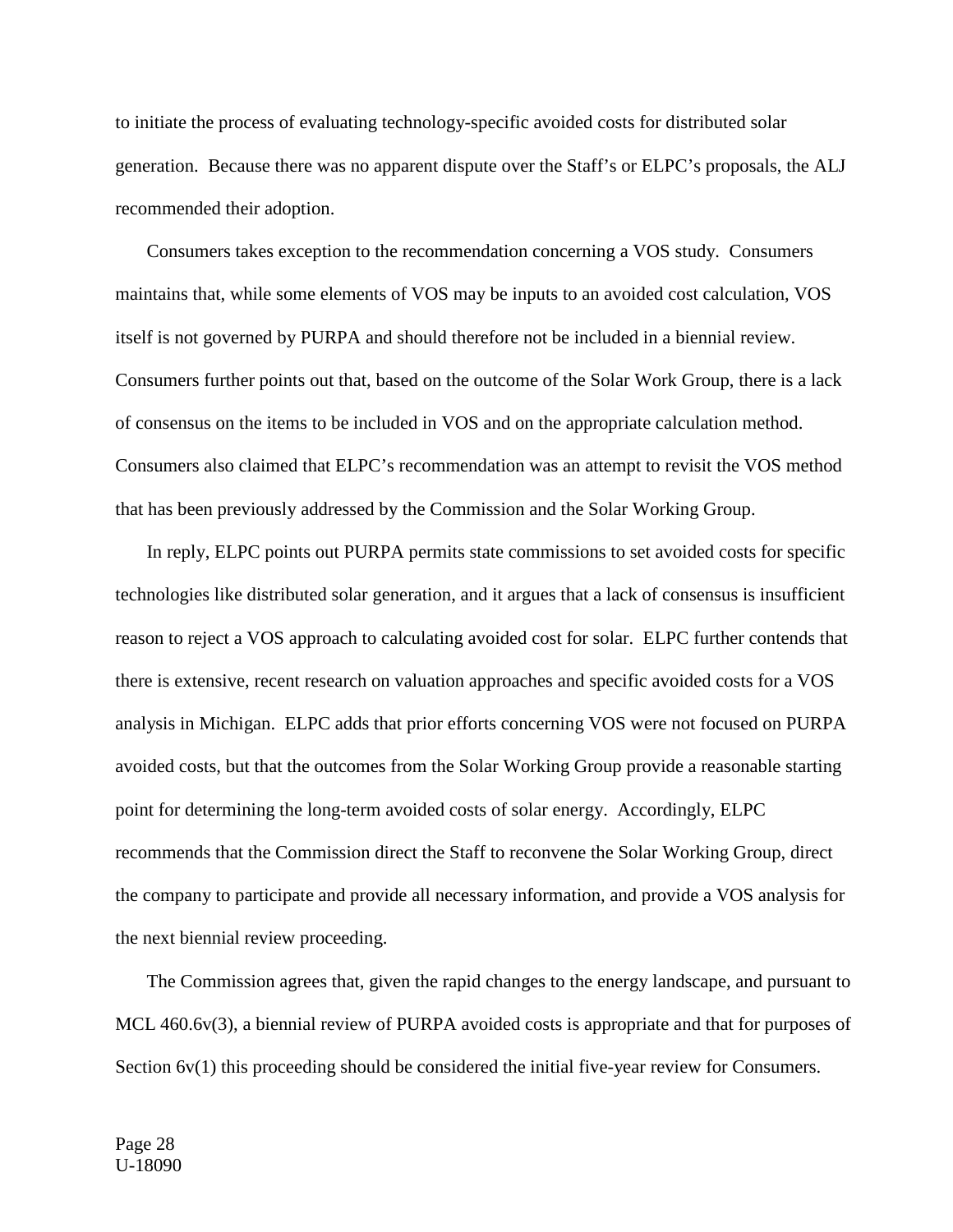The Commission also agrees that the other rate elements of PURPA, namely, maintenance, backup, interruptible, and supplementary power, and other services, are being addressed in other proceedings and need not be addressed here.

The Commission also finds that ELPC's recommendation that a VOS analysis be undertaken is potentially duplicative, given the directive under the new energy legislation, which requires the Commission to create a distributed generation program and examine costs associated with distributed generation and net metering. MCL 460.1173 and MCL 460.6a(14). Accordingly, the Commission anticipates that VOS issues, as well as other avoided costs associated with distributed generation generally, will be examined as part of these proceedings, which will be completed before the next PURPA review.

#### THEREFORE, IT IS ORDERED that:

A. On or before June 12, 2017, the parties to this proceeding may file proposed inputs to be used for developing avoided capacity cost using a natural gas combustion turbine unit and avoided energy cost using a natural gas combined cycle unit as proxy plants and including investment cost attributable to energy. The parties shall at the same time file final, proposed avoided cost calculations and a proposed Standard Offer tariff, which includes all forecasts as described in the order.

B. Parties to this proceeding may file responses to the initial filings by June 19, 2017.

 C. A hearing shall be conducted by Administrative Law Judge Mark E. Cummins at 9:00 a.m. on June 21, 2017. At the hearing, the Administrative Law Judge shall set a briefing schedule so that the Commission can read the record and issue a decision by July 12, 2017.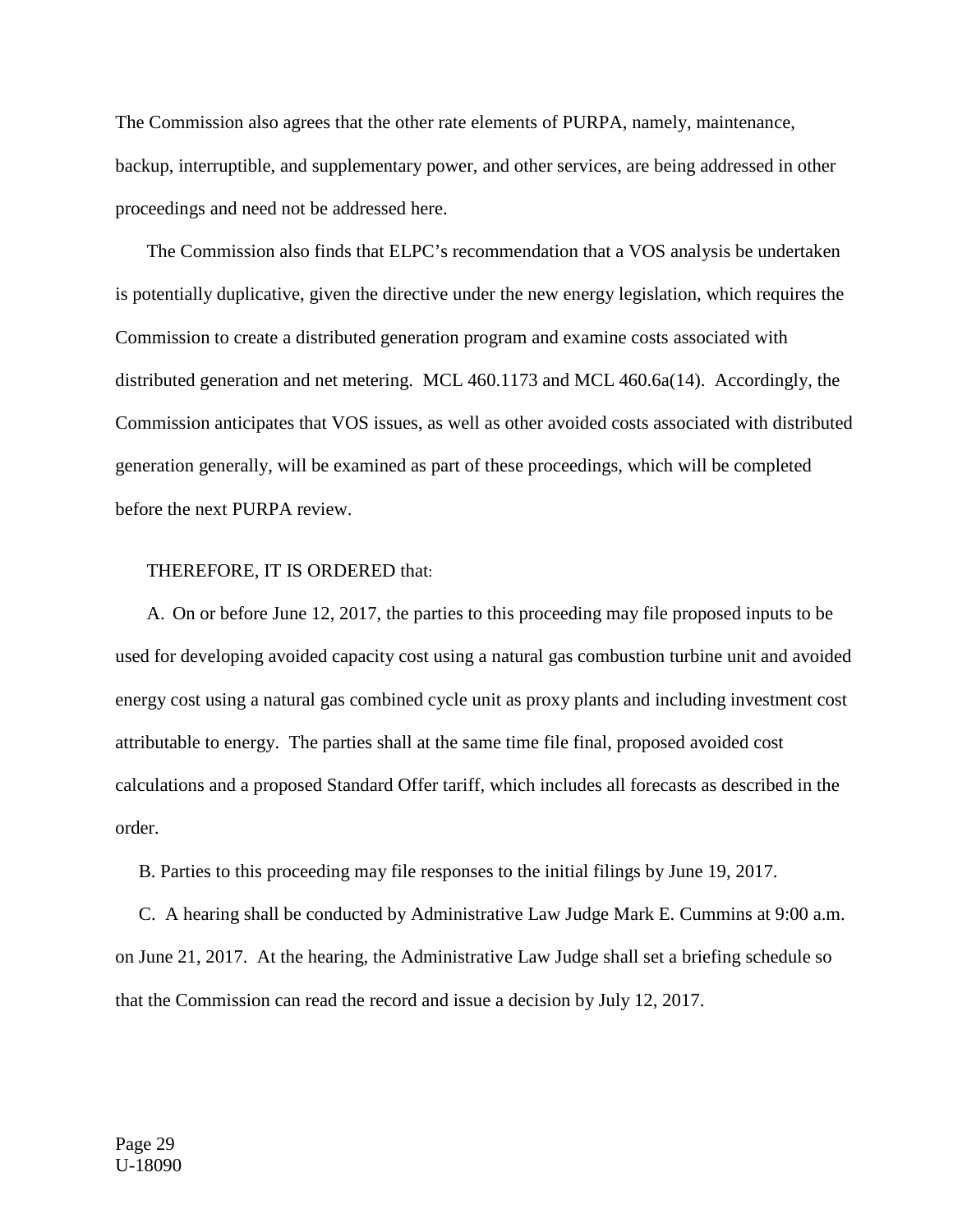The Commission reserves jurisdiction and may issue further orders as necessary.

## MICHIGAN PUBLIC SERVICE COMMISSION

\_\_\_\_\_\_\_\_\_\_\_\_\_\_\_\_\_\_\_\_\_\_\_\_\_\_\_\_\_\_\_\_\_\_\_\_\_\_\_\_

Sally A. Talberg, Chairman

\_\_\_\_\_\_\_\_\_\_\_\_\_\_\_\_\_\_\_\_\_\_\_\_\_\_\_\_\_\_\_\_\_\_\_\_\_\_\_\_

Norman J. Saari, Commissioner

Rachael Cultouchs

\_\_\_\_\_\_\_\_\_\_\_\_\_\_\_\_\_\_\_\_\_\_\_\_\_\_\_\_\_\_\_\_\_\_\_\_\_\_\_\_

Rachael A. Eubanks, Commissioner

By its action of May 31, 2017.

 $\text{Im} \theta$ \_\_\_\_\_\_\_\_\_\_\_\_\_\_\_\_\_\_\_\_\_\_\_\_\_\_\_\_\_\_\_\_

Kavita Kale, Executive Secretary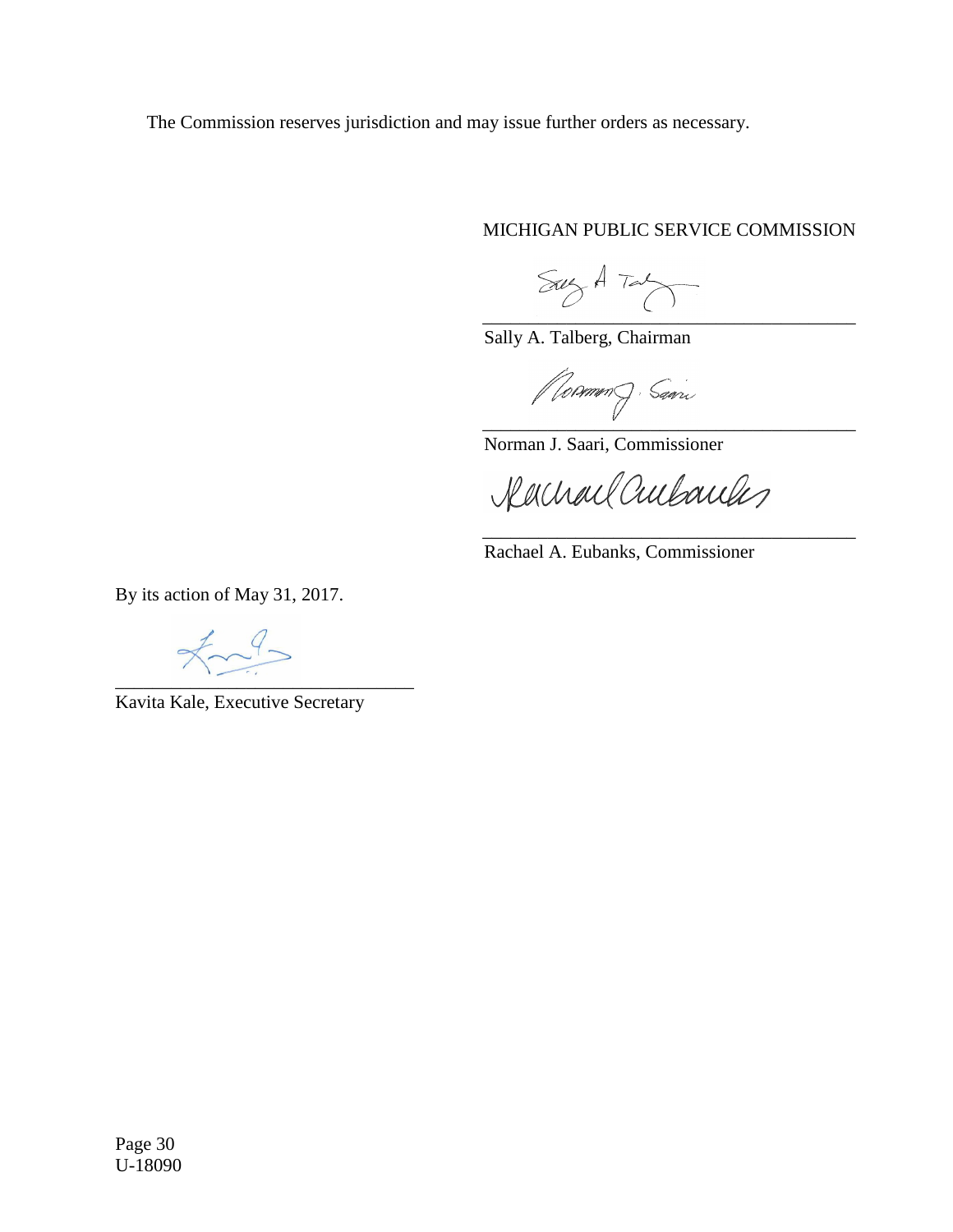# P R O O F O F S E R V I C E

STATE OF MICHIGAN )

Case No. U-18090 **COM/GEMOTION** 

County of Ingham )

Gloria Pearl Jones being duly sworn, deposes and says that on May 31, 2017 A.D. she

electronically notified the attached list of this **Commission Order (Commission's Own** 

**Motion) via e-mail transmission**, to the persons as shown on the attached service list

(Listserv Distribution List).

Gloria Pearl Jones Gloria Pearl Jones

Subscribed and sworn to before me this 31st day of May 2017

 $-\Omega_{\rm{dec}}$ 

Lisa Felice Notary Public, Eaton County My Commission Expires April 15, 2020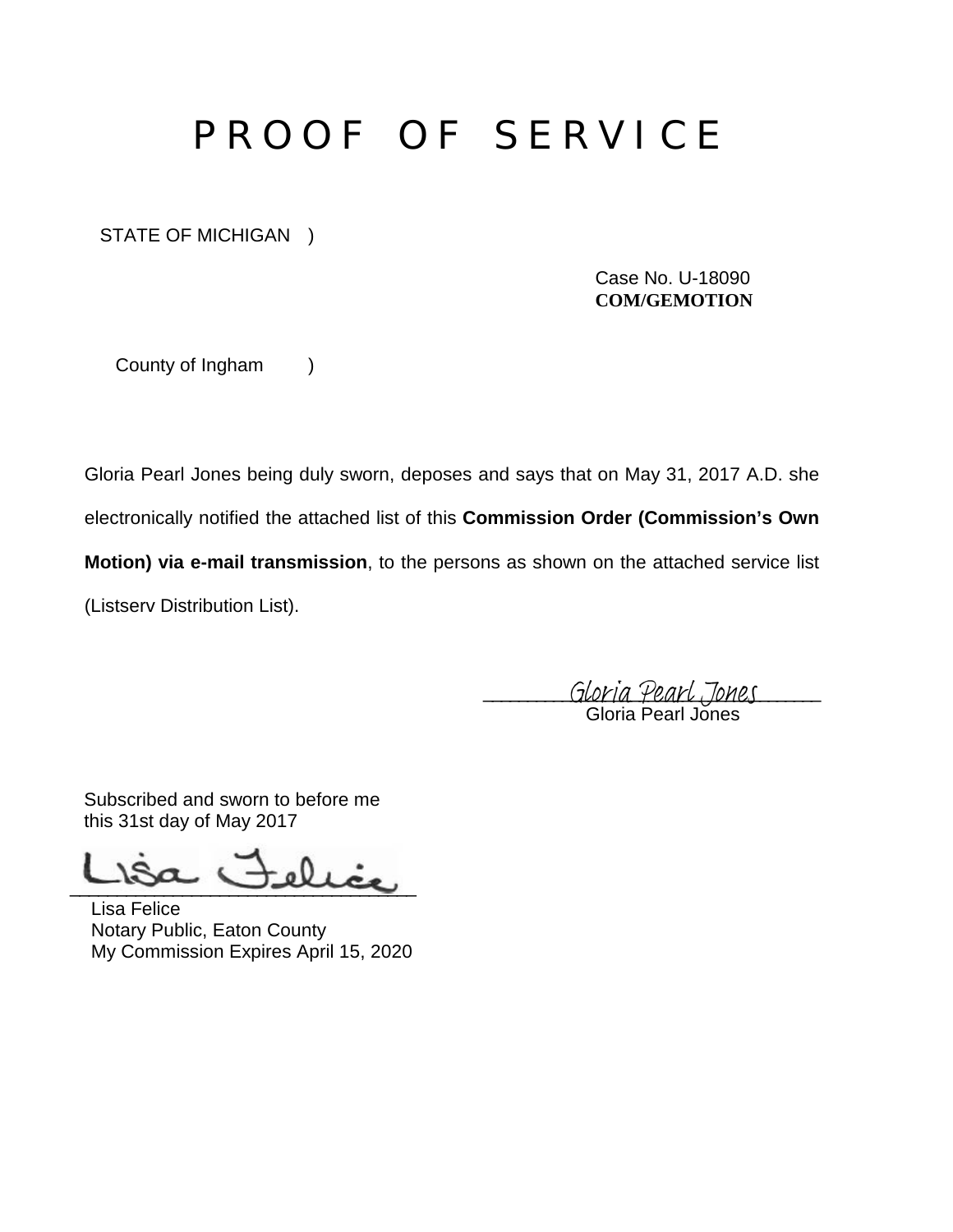Service List -- Case No. U-18090 Name Email Address Robert Beach robert.beach@cmsenergy.com Christopher Bzdok chris@envlaw.com Laura Chappelle and Lachappelle@varnumlaw.com Consumers Energy Company matorrey@cmsenergy.com; mpsc.filings@cmsenergy.com Mark Cummins **Mark Cummins Mark Cumminsm1@michigan.gov** Heather Durian durianh@michigan.gov Margrethe Kearney mkearney@elpc.org Don Keskey extending the donkeskey@publiclawresourcecenter.com Timothy Lundgren tilundgren@varnumlaw.com David Marvin dmarvin@fraserlawfirm.com Spencer Sattler sattlers@michigan.gov John Sturgis and The Sturgism is given by Sturgis@varnumlaw.com Anne Uitvlugt anne.uitvlugt@cmsenergy.com Thomas Waters Thomas Waters twaters@fraserlawfirm.com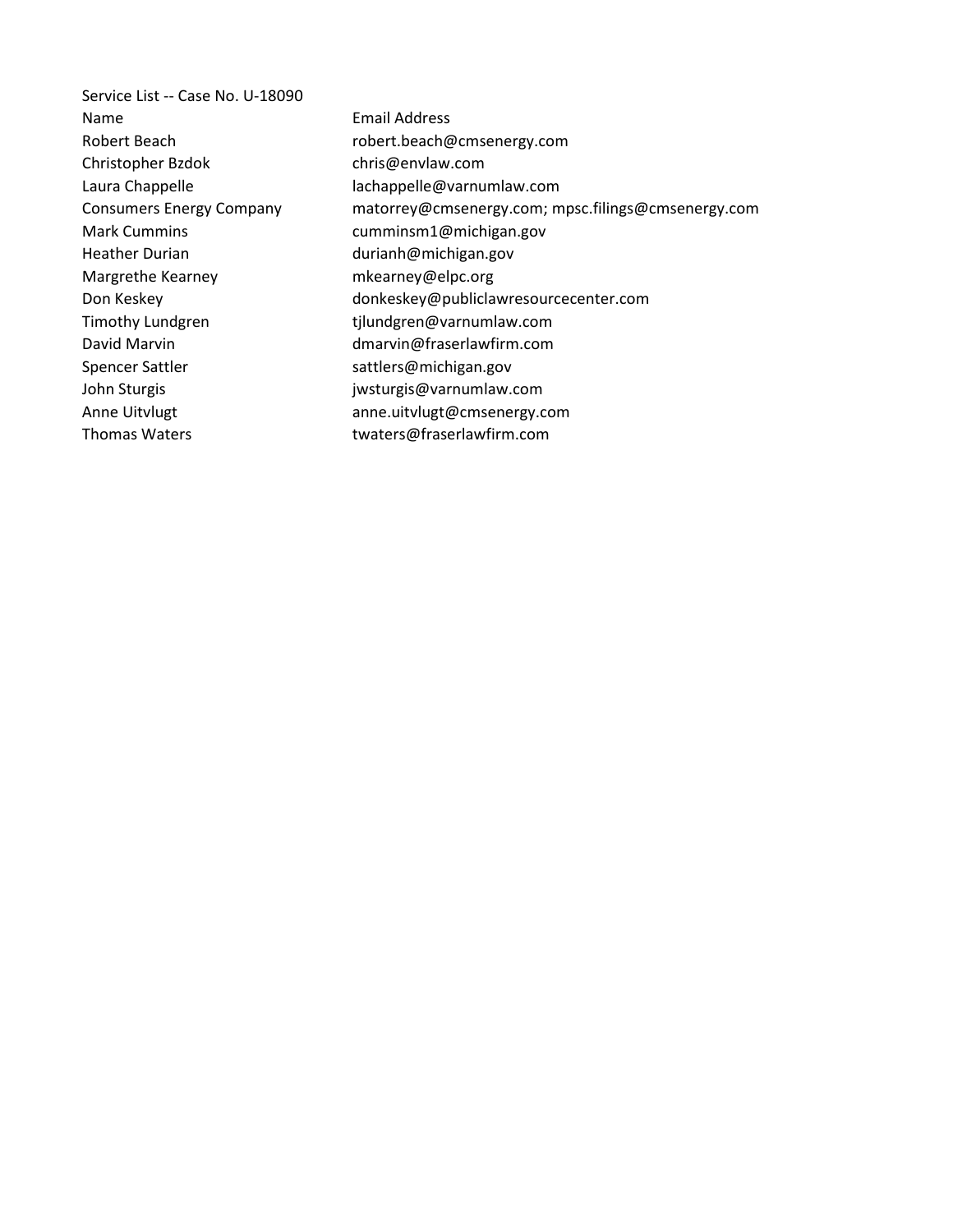## **GEMOTION DISTTRIBUTION SERVICE LIST MAY 31, 2017 COMMISSION MEETING CASE NO. U-18090**

tilundgren@varnumlaw.com Energy Michigan [lachappelle@varnumlaw.com](mailto:lachappelle@varnumlaw.com) Energy Michigan [CBaird-Forristall@MIDAMERICAN.COM](mailto:CBaird-Forristall@MIDAMERICAN.COM) Mid American [david.d.donovan@XCELENERGY.COM](mailto:david.d.donovan@XCELENERGY.COM) Noble Americas [ddasho@cloverland.com](mailto:ddasho@cloverland.com) Cloverland [bmalaski@cloverland.com](mailto:bmalaski@cloverland.com) Cloverland [vobmgr@UP.NET](mailto:vobmgr@UP.NET) Village of Baraga [braukerL@MICHIGAN.GOV](mailto:braukerL@MICHIGAN.GOV) Linda Brauker [info@VILLAGEOFCLINTON.ORG](mailto:info@VILLAGEOFCLINTON.ORG) Village of Clinton [jgraham@HOMEWORKS.ORG](mailto:jgraham@HOMEWORKS.ORG) Tri-County Electric Co-Op [mkappler@HOMEWORKS.ORG](mailto:mkappler@HOMEWORKS.ORG) Tri-County Electric Co-Op [psimmer@HOMEWORKS.ORG](mailto:psimmer@HOMEWORKS.ORG) Tri-County Electric Co-Op [aurora@FREEWAY.NET](mailto:aurora@FREEWAY.NET) Aurora Gas Company [frucheyb@DTEENERGY.COM](mailto:frucheyb@DTEENERGY.COM) Citizens Gas Fuel Company [mpscfilings@CMSENERGY.COM](mailto:mpscfilings@CMSENERGY.COM) Consumers Energy Company [jim.vansickle@SEMCOENERGY.COM](mailto:jim.vansickle@SEMCOENERGY.COM) SEMCO Energy Gas Company [kay8643990@YAHOO.COM](mailto:kay8643990@YAHOO.COM) Superior Energy Company [ebrushford@UPPCO.COM](mailto:ebrushford@UPPCO.COM) Upper Peninsula Power Company [christine.kane@we-energies.com](mailto:christine.kane@we-energies.com) Upper Peninsula Power Company [ghaehnel@uppco.com](mailto:ghaehnel@uppco.com) Upper Peninsula Power Company [kerriw@TEAMMIDWEST.COM](mailto:kerriw@TEAMMIDWEST.COM) Midwest Energy Coop [dave.allen@TEAMMIDWEST.COM](mailto:dave.allen@TEAMMIDWEST.COM) Midwest Energy Coop [meghant@TEAMMIDWEST.COM](mailto:meghant@TEAMMIDWEST.COM) Midwest Energy Coop [tharrell@ALGERDELTA.COM](mailto:tharrell@ALGERDELTA.COM) Alger Delta Cooperative [tonya@CECELEC.COM](mailto:tonya@CECELEC.COM) Cherryland Electric Cooperative [sboeckman@GLENERGY.COM](mailto:sboeckman@GLENERGY.COM) Great Lakes Energy Cooperative [dmartos@LIBERTYPOWERCORP.COM](mailto:dmartos@LIBERTYPOWERCORP.COM) Liberty Power Delaware (Holdings) [kmarklein@STEPHENSON-MI.COM](mailto:kmarklein@STEPHENSON-MI.COM) Stephson Utilities Department [debbie@ONTOREA.COM](mailto:debbie@ONTOREA.COM) Contonagon County Rural Elec [dbraun@TECMI.COOP](mailto:dbraun@TECMI.COOP) Thumb Electric [rbishop@BISHOPENERGY.COM](mailto:rbishop@BISHOPENERGY.COM) Bishop Energy [mkuchera@AEPENERGY.COM](mailto:mkuchera@AEPENERGY.COM) AEP Energy [todd.mortimer@CMSENERGY.COM](mailto:todd.mortimer@CMSENERGY.COM) CMS Energy [jkeegan@justenergy.com](mailto:jkeegan@justenergy.com) Just Energy Solutions [david.fein@CONSTELLATION.COM](mailto:david.fein@CONSTELLATION.COM) Constellation Energy [kate.stanley@CONSTELLATION.COM](mailto:kate.stanley@CONSTELLATION.COM) Constellation Energy [kate.fleche@CONSTELLATION.COM](mailto:kate.fleche@CONSTELLATION.COM) Constellation New Energy [mpscfilings@DTEENERGY.COM](mailto:mpscfilings@DTEENERGY.COM) DTE Energy [bgorman@FIRSTENERGYCORP.COM](mailto:bgorman@FIRSTENERGYCORP.COM) First Energy [vnguyen@MIDAMERICAN.COM](mailto:vnguyen@MIDAMERICAN.COM) MidAmerican Energy [rarchiba@FOSTEROIL.COM](mailto:rarchiba@FOSTEROIL.COM) My Choice Energy [greg.bass@calpinesolutions.com](mailto:greg.bass@calpinesolutions.com) Calpine Energy Solutions [rabaey@SES4ENERGY.COM](mailto:rabaey@SES4ENERGY.COM) Santana Energy

[sharonkr@PIEG.COM](mailto:sharonkr@PIEG.COM) Presque Isle Electric & Gas Cooperative, INC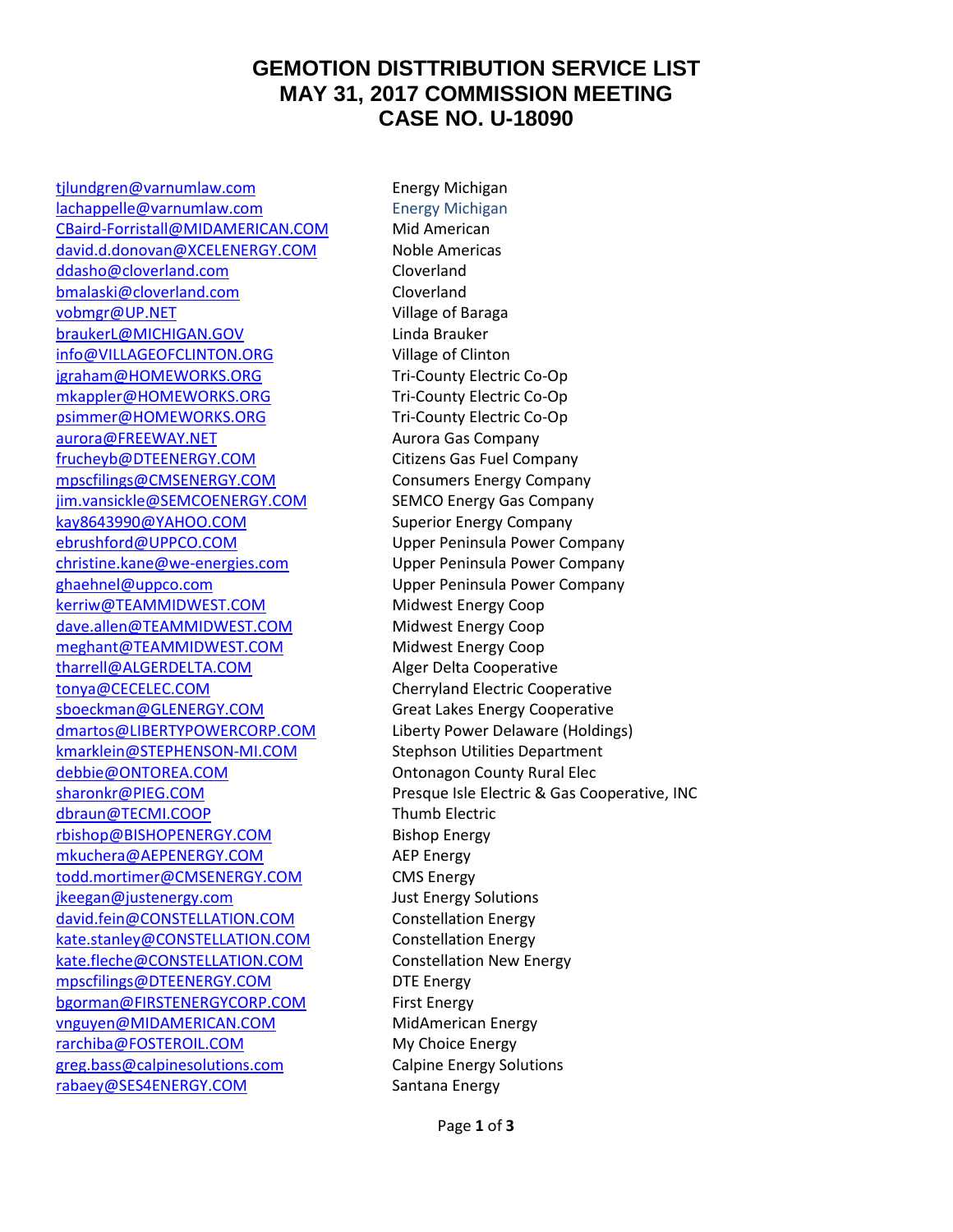## **GEMOTION DISTTRIBUTION SERVICE LIST MAY 31, 2017 COMMISSION MEETING CASE NO. U-18090**

[john.r.ness@XCELENERGY.COM](mailto:john.r.ness@XCELENERGY.COM) Xcel Energy [cityelectric@ESCANABA.ORG](mailto:cityelectric@ESCANABA.ORG) City of Escanaba [crystalfallsmgr@HOTMAIL.COM](mailto:crystalfallsmgr@HOTMAIL.COM) City of Crystal Falls [felicel@MICHIGAN.GOV](mailto:felicel@MICHIGAN.GOV) Lisa Felice [mmann@USGANDE.COM](mailto:mmann@USGANDE.COM) Michigan Gas & Electric [mpolega@GLADSTONEMI.COM](mailto:mpolega@GLADSTONEMI.COM) City of Gladstone [rlferguson@INTEGRYSGROUP.COM](mailto:rlferguson@INTEGRYSGROUP.COM) Integrys Group [lrgustafson@CMSENERGY.COM](mailto:lrgustafson@CMSENERGY.COM) Lisa Gustafson [tahoffman@CMSENERGY.COM](mailto:tahoffman@CMSENERGY.COM) Tim Hoffman [daustin@IGSENERGY.COM](mailto:daustin@IGSENERGY.COM) Interstate Gas Supply Inc [krichel@DLIB.INFO](mailto:krichel@DLIB.INFO) Thomas Krichel [pnewton@BAYCITYMI.ORG](mailto:pnewton@BAYCITYMI.ORG) Bay City Electric Light & Power [sbn@LBWL.COM](mailto:sbn@LBWL.COM) **Lansing Board of Water and Light** [jreynolds@MBLP.ORG](mailto:jreynolds@MBLP.ORG) Marquette Board of Light & Power [bschlansker@PREMIERENERGYLLC.COM](mailto:bschlansker@PREMIERENERGYLLC.COM) Premier Energy Marketing LLC [ttarkiewicz@CITYOFMARSHALL.COM](mailto:ttarkiewicz@CITYOFMARSHALL.COM) City of Marshall [d.motley@COMCAST.NET](mailto:d.motley@COMCAST.NET) Doug Motley [blaird@michigan.gov](mailto:blaird@michigan.gov) Dan Blair [mpauley@GRANGERNET.COM](mailto:mpauley@GRANGERNET.COM) Marc Pauley [ElectricDept@PORTLAND-MICHIGAN.ORG](mailto:ElectricDept@PORTLAND-MICHIGAN.ORG) City of Portland [akb@ALPENAPOWER.COM](mailto:akb@ALPENAPOWER.COM) Alpena Power [dbodine@LIBERTYPOWERCORP.COM](mailto:dbodine@LIBERTYPOWERCORP.COM) Liberty Power [leew@WVPA.COM](mailto:leew@WVPA.COM) Wabash Valley Power [kmolitor@WPSCI.COM](mailto:kmolitor@WPSCI.COM) Wolverine Power [ham557@GMAIL.COM](mailto:ham557@GMAIL.COM) Lowell S. [AKlaviter@INTEGRYSENERGY.COM](mailto:AKlaviter@INTEGRYSENERGY.COM) Integrys Energy Service, Inc WPSES [BusinessOffice@REALGY.COM](mailto:BusinessOffice@REALGY.COM) Realgy Energy Services [landerson@VEENERGY.COM](mailto:landerson@VEENERGY.COM) Volunteer Energy Services [Ldalessandris@FES.COM](mailto:Ldalessandris@FES.COM) First Energy Solutions [rboston@CALPINESOLUTIONS.COM](mailto:rboston@CALPINESOLUTIONS.COM) Calpine Solutions [mbarber@HILLSDALEBPU.COM](mailto:mbarber@HILLSDALEBPU.COM) Hillsdale Board of Public Utilities [djtyler@MICHIGANGASUTILITIES.COM](mailto:djtyler@MICHIGANGASUTILITIES.COM) Michigan Gas Utilities/Qwest [donm@BPW.ZEELAND.MI.US](mailto:donm@BPW.ZEELAND.MI.US) Zeeland Board of Public Works [Teresa.ringenbach@directenergy.com](mailto:Teresa.ringenbach@directenergy.com) Direct Energy [christina.crable@directenergy.com](mailto:christina.crable@directenergy.com) Direct Energy [Bonnie.yurga@directenergy.com](mailto:Bonnie.yurga@directenergy.com) Direct Energy [ryan.harwell@directenergy.com](mailto:ryan.harwell@directenergy.com) Direct Energy [kadardwa@itctransco.com](mailto:kadardwa@itctransco.com) ITC Holdings Corp. [johnbistranin@realgy.com](mailto:johnbistranin@realgy.com) Realgy Corp. [jweeks@mpower.org](mailto:jweeks@mpower.org) Jim Weeks [gaclark2@aep.com](mailto:gaclark2@aep.com) **Indiana Michigan Power Company** [mvorabouth@ses4energy.com](mailto:mvorabouth@ses4energy.com) Santana Energy [sjwestmoreland@voyager.net](mailto:sjwestmoreland@voyager.net) MEGA

[cborr@WPSCI.COM](mailto:cborr@WPSCI.COM) Spartan Renewable Energy, Inc. (Wolverine Power Marketing Corp) [mrzwiers@INTEGRYSGROUP.COM](mailto:mrzwiers@INTEGRYSGROUP.COM) Michigan Gas Utilities/Upper Penn Power/Wisconsin